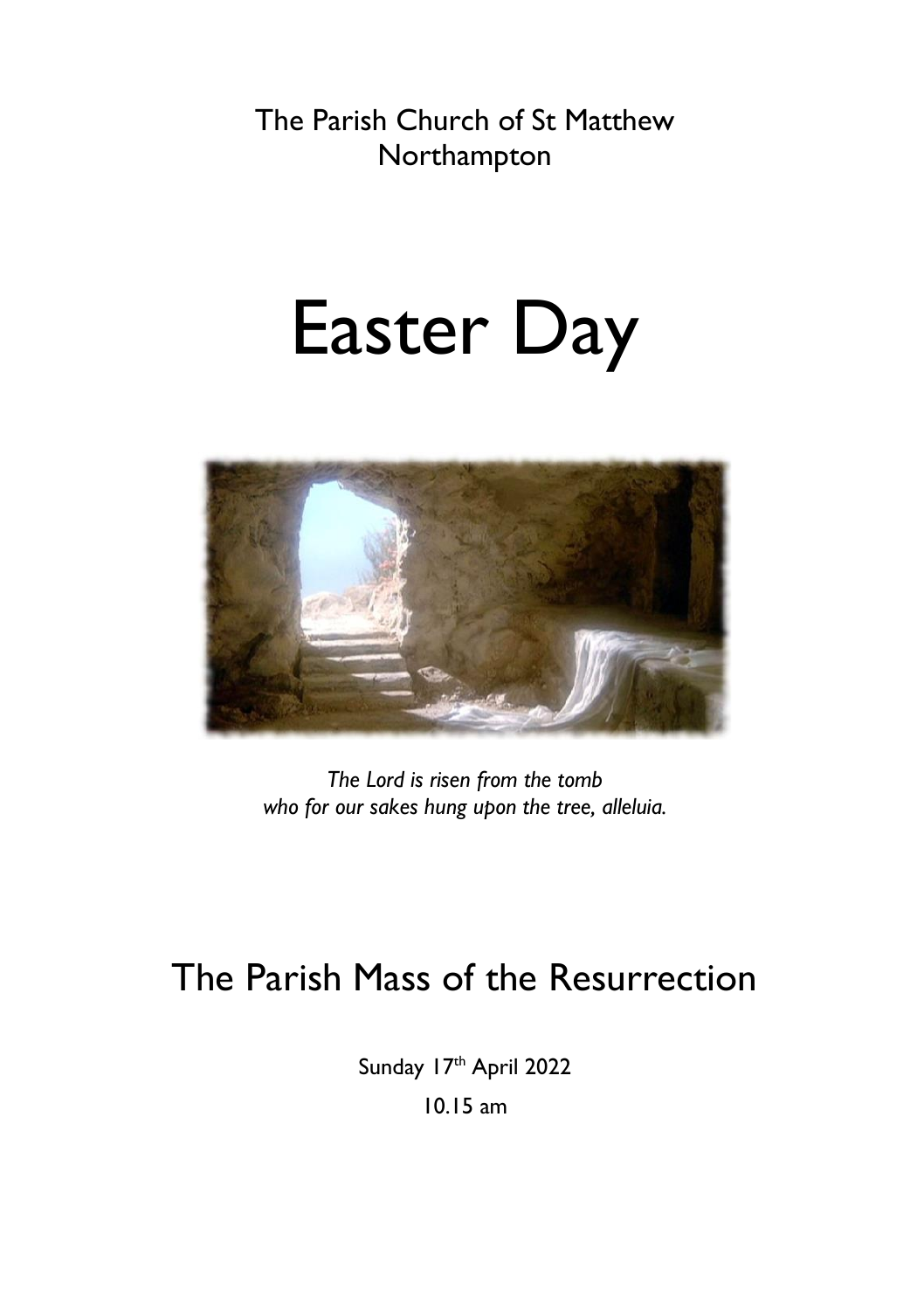### *Welcome to St Matthew's Parish Church*

At Easter, Christians celebrate the greatest event the world has ever known - the resurrection of Our Lord Jesus Christ from the dead to new and everlasting life. It is the climax of our Paschal journey, a time when the barrier between heaven and earth is brought down and all creation is reconciled to God.

As in ancient times, today we renew our baptismal vows and receive the Risen Lord in the Most Holy Sacrament of the Altar.

In this festival, we find the meaning of life and joyfully recognize the eternal destiny - "Christ is risen; he is risen indeed. ALLELUIA!"

### Preparation for Worship

*It is our custom to spend some time in quiet preparation before the liturgy begins, and save further conversation until we meet socially for refreshments afterwards. The following prayer may be found helpful:*

> Living Lord, vanquisher of sin and death, come among us in your risen power and make your presence known to us in Word and Sacrament this Eastertide. Speak your message of peace to our hearts; show us your wounded hands and side; and send us forth to your service in the power of the Holy Spirit, to the glory of your name. Amen.

*Based on John 20:19-23*

### Setting

Missa brevis Sancti Joannis de Deo *Joseph Haydn (1732-1809)*

Our thanks are due to Anonymous Donor 1 who has generously financed the production of this week's service booklet



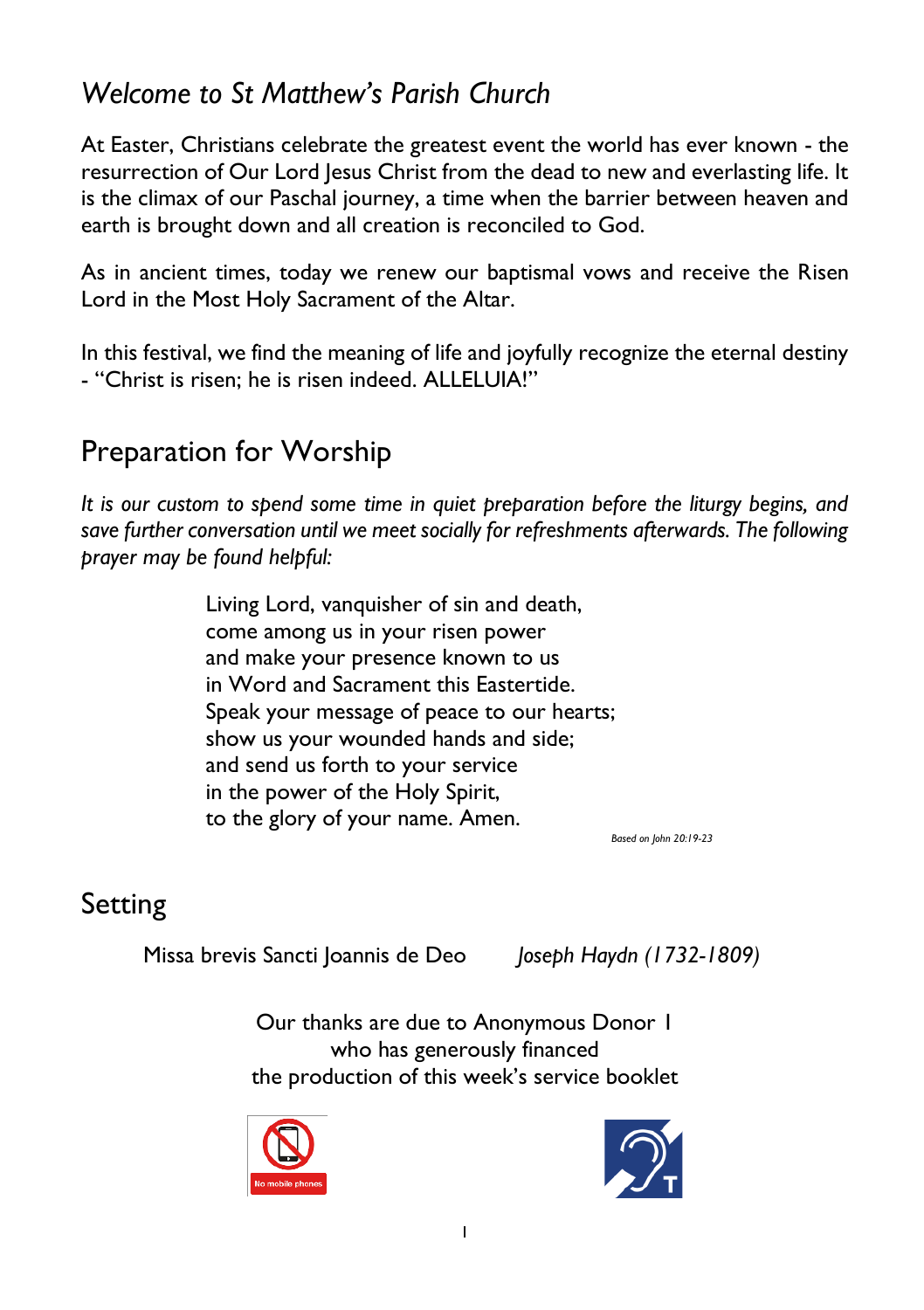### Order of Service

### ¶ The Gathering

*At the sound of the bell, all stand*

*The choir are in their stalls*

### The Easter Anthems

*The sanctuary party enters. Incense is blessed.*

*Choir* Christ our passover is sacrificed for us: therefore let us keep the feast; Not with the old leaven, nor with the leven of malice and wickedness: but with the unleavened bread of sincerity and truth. *1 Corinthians 5.7b, 8*

> Christ being raised from the dead dieth no more: death hath no more dominion over him. For in that he died, he died unto sin once: but in that he liveth, he liveth unto God. Likewise reckon ye also yourselves to be dead indeed unto sin: but alive unto God through Jesus Christ our Lord. Romans 6.9-11

Christ is risen from the dead: and become the firstfruits of them that slept. For since by man came death: by man came also the resurrection of the dead. For as in Adam all die: even so in Christ shall all be made alive. *1 Corinthians 15.20-22*

Glory be to the Father, and to the Son: and to the Holy Ghost; as it was in the beginning, is now, and ever shall be: world without end. Amen.

Music: John Scott (1956-2015)

*The presiding priest sings*

Let us go forth in peace *All* **in the name of Christ. Amen.**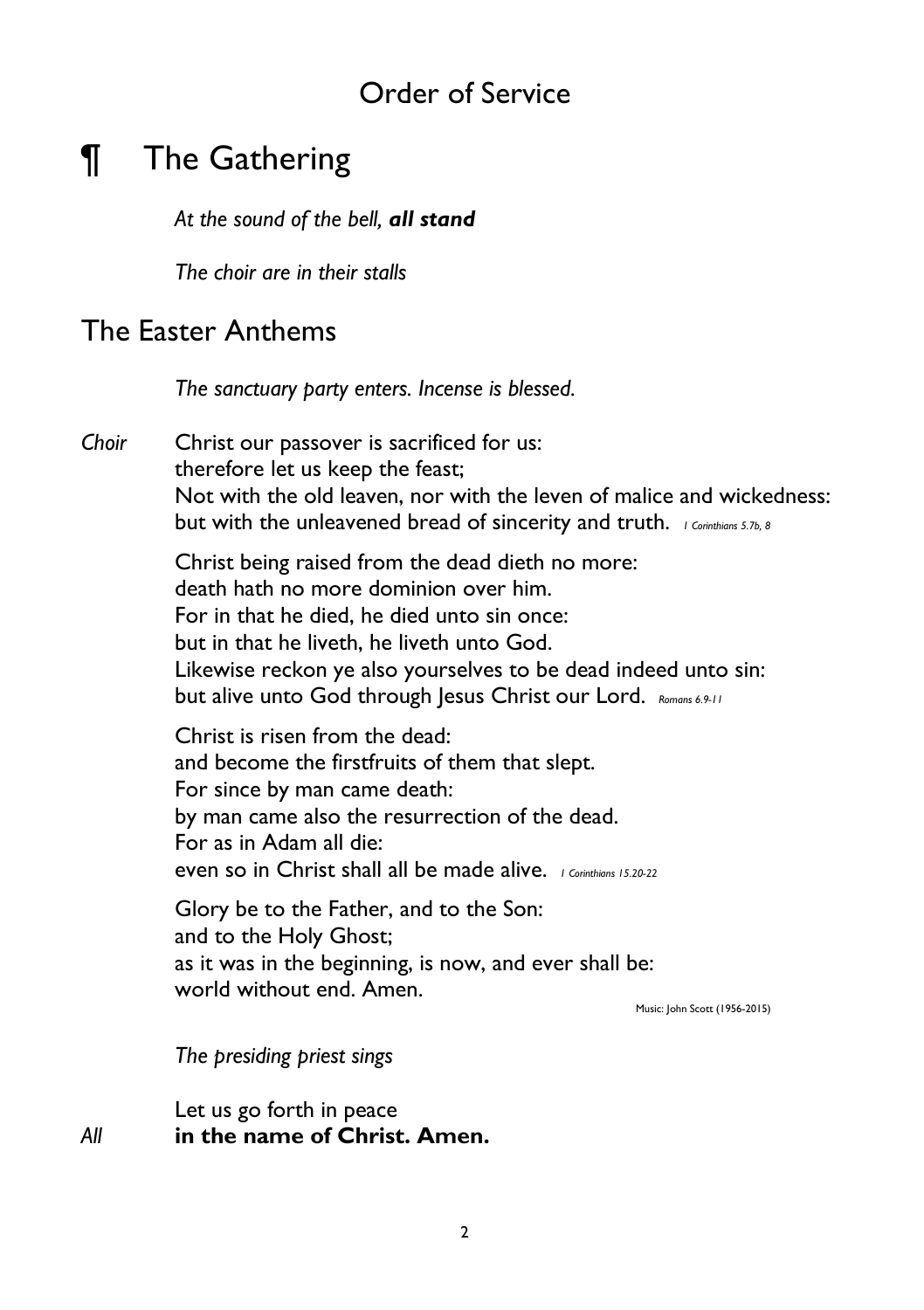### Processional Hymn

*All* **Light's glittering morn bedecks the sky; Heaven thunders forth its victory-cry:** *Alleluia, alleluia.* **The glad earth shouts her triumph high, And groaning hell makes wild reply:** *Alleluia, alleluia, alleluia, alleluia, alleluia.*

> **While he, the King, the mighty King, Despoiling death of all its sting, And trampling down the powers of night, Brings forth his ransomed saints to light:**

**His tomb of late the threefold guard Of watch and stone and seal had barred; But now, in pomp and triumph high, He comes from death to victory:**

**That Eastertide with joy was bright, The sun shone out with fairer light, When, to their longing eyes restored, The glad apostles saw their Lord:**

**Jesu, the King of gentleness, Do thou thyself our hearts possess, That we may give thee all our days The tribute of our grateful praise:**

**O Lord of all, with us abide In this our joyful Eastertide; From every weapon death can wield Thine own redeemed for ever shield:**

**All praise be thine, O risen Lord, From death to endless life restored;** *Alleluia, alleluia,* **And praise to God the Father be And Holy Ghost eternally:** *Alleluia, alleluia, alleluia, alleluia, alleluia.*

Tune: Lasst uns erfreuen (Easter Song)<br>
Arr Ralph Vaughan Williams (1872-1958) trans John Mason Neale (1818-1866) Arr Ralph Vaughan Williams (1872-1958)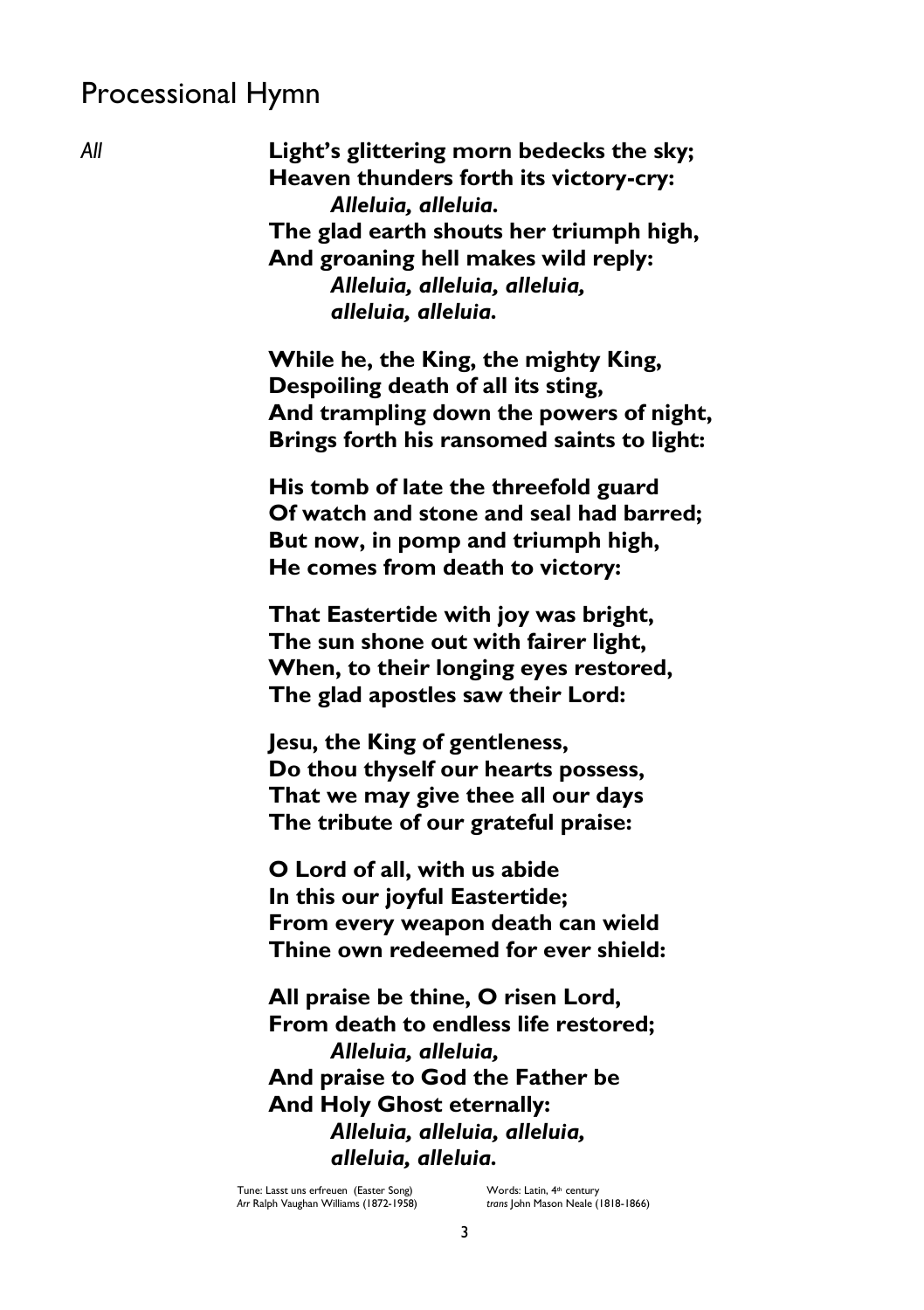† In the name of the Father, and of the Son, and of the Holy Spirit.

*All* **Amen.**

### The Greeting

The Lord be with you *All* **and also with you.**

### The Easter Acclamation

#### Alleluia. Christ is risen. *All* **He is risen indeed. Alleluia.**

*The service is introduced*

### Invitation to Confession

Christ our passover lamb has been sacrificed for us. Let us rejoice by putting away all malice and evil and confessing our sins with a sincere and true heart.

### Kyrie Confession

Like Mary at the empty tomb, we fail to grasp the wonder of your presence. Lord, have mercy.

#### *All* **Lord, have mercy.**

Like the disciples behind locked doors, we are afraid to be seen as your followers. Christ, have mercy.

### *All* **Christ, have mercy.**

Like Thomas in the upper room, we are slow to believe. Lord, have mercy.

*All* **Lord, have mercy.**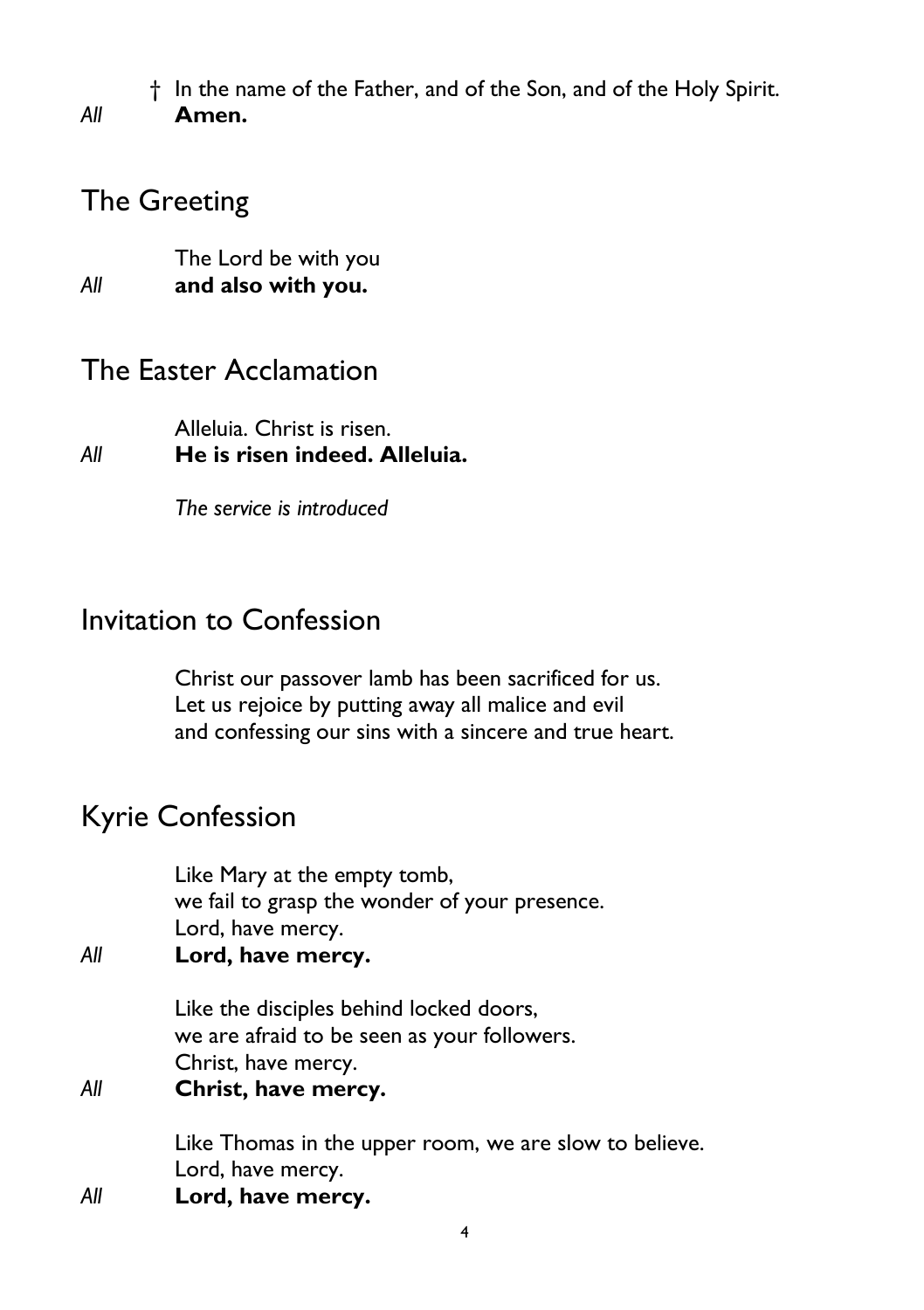### Absolution

May the God of love and power forgive † us and free us from our sins, heal and strengthen us by his Spirit, and raise us to new life in Christ our Lord. *All* **Amen.**

### Gloria in Excelsis

| Gloria in excelsis Deo                                                                       | Glory to God in the highest                   |
|----------------------------------------------------------------------------------------------|-----------------------------------------------|
| et in terra pax hominibus bonae voluntatis.                                                  | and on earth peace to men of goodwill.        |
| Laudamus te. Benedicimus te.                                                                 | We praise you. We bless you.                  |
| Adoramus te. Glorificamus te.                                                                | We worship you. We glorify you.               |
| Gratias agimus tibi propter magnam gloriam tuam. We give thanks to you for your great glory. |                                               |
| Domine Deus, Rex caelestis,                                                                  | Lord God, heavenly King,                      |
| Deus Pater omnipotens,                                                                       | almighty God the Father,                      |
| Domine Filil unigenite, Jesu Christe.                                                        | O Lord, the only begotten Son, Jesus Christ.  |
| Domine Deus, Agnus Dei, Filius Patris.                                                       | Lord God, Lamb of God, Son of the Father.     |
| Qui tollis peccata mundi,                                                                    | You take away the sins of the world,          |
| miserere nobis.                                                                              | have mercy on us.                             |
| Qui tollis peccata mundi,                                                                    | You take away the sins of the world,          |
| suscipe deprecationem nostram.                                                               | receive our prayer.                           |
| Qui sedes ad dexteram Patris,                                                                | You sit at the right hand of the Father,      |
| miserere nobis.                                                                              | have mercy on us.                             |
| Quoniam tu solus sanctus. Tu solus Dominus.                                                  | For you only are holy. You only are the Lord. |
| Tu solus altissimus, Jesu Christe.                                                           | You only are the most high, Jesus Christ.     |
| Cum Sancto Spiritu                                                                           | With the Holy Spirit                          |
| in gloria Dei Patris. Amen.                                                                  | in the glory of God the Father. Amen.         |
|                                                                                              |                                               |

### The Collect

Let us pray that the risen Christ will raise us up and renew our lives: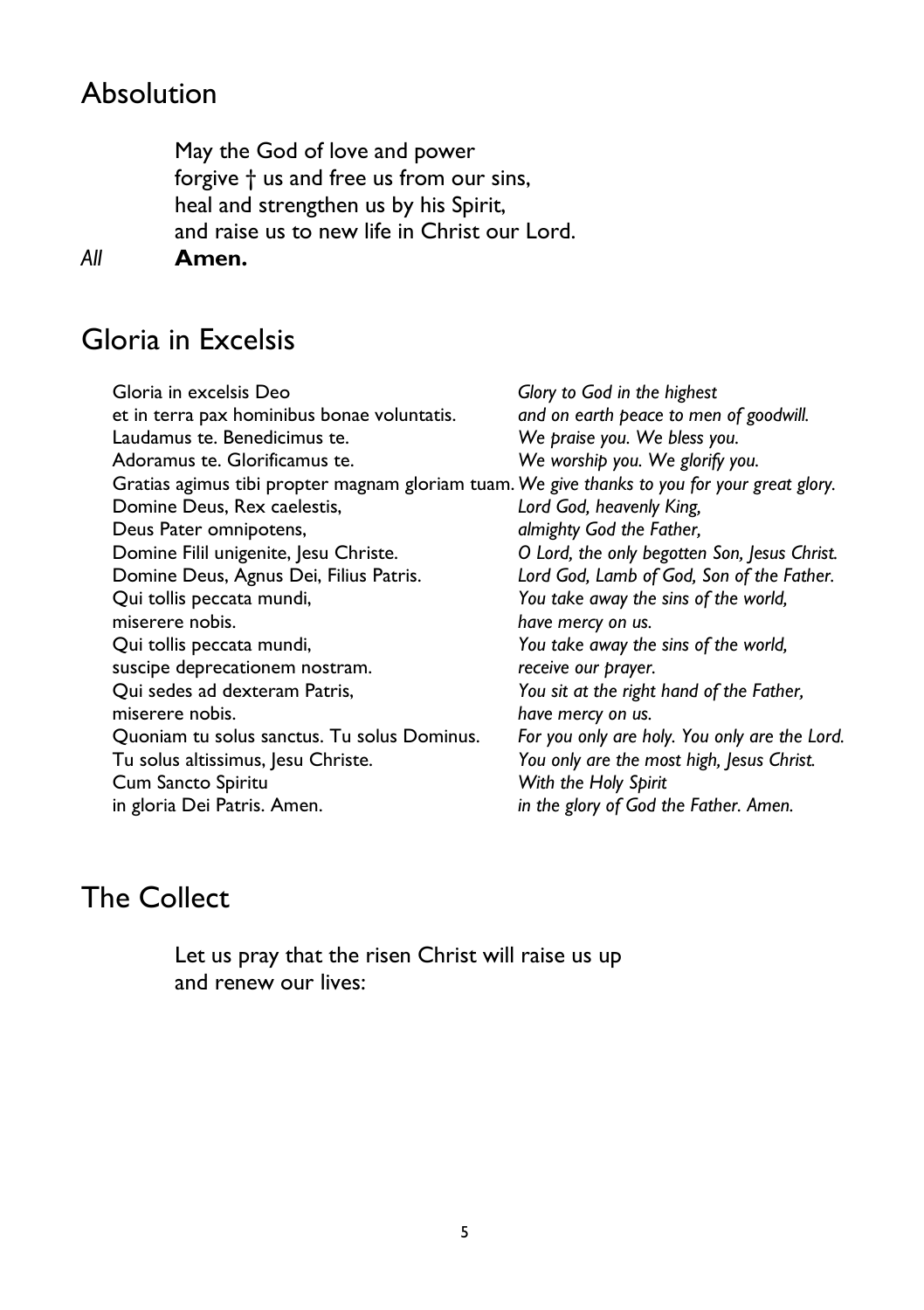Lord of all life and power, who through the mighty resurrection of your Son overcame the old order of sin and death to make all things new in him: grant that we, being dead to sin and alive to you in Christ Jesus, may reign with him in glory; to whom with you and the Holy Spirit be praise and honour, glory and might, now and in all eternity.

*All* **Amen.**

Brothers and sisters in Christ, to discover further the meaning of this joyful Eastertide, let us listen attentively to the Good News of Christ's resurrection.

#### *Please be seated*

### ¶ The Liturgy of the Word

### First Reading

*Reader* A reading from the Acts of the Apostles.

Peter began to speak to Cornelius and the assembled crowd in Caesarea: 'I truly understand that God shows no partiality, but in every nation anyone who fears him and does what is right is acceptable to him. You know the message he sent to the people of Israel, preaching peace by Jesus Christ - he is Lord of all. That message spread throughout Judea, beginning in Galilee after the baptism that John announced: how God anointed Jesus of Nazareth with the Holy Spirit and with power; how he went about doing good and healing all who were oppressed by the devil, for God was with him. We are witnesses to all that he did both in Judea and in Jerusalem. They put him to death by hanging him on a tree; but God raised him on the third day and allowed him to appear, not to all the people but to us who were chosen by God as witnesses, and who ate and drank with him after he rose from the dead. He commanded us to preach to the people and to testify that he is the one ordained by God as judge of the living and the dead. All the prophets testify about him that everyone who believes in him receives forgiveness of sins through his name.'

Acts 10.34-43

This is the word of the Lord. *All* **Thanks be to God.**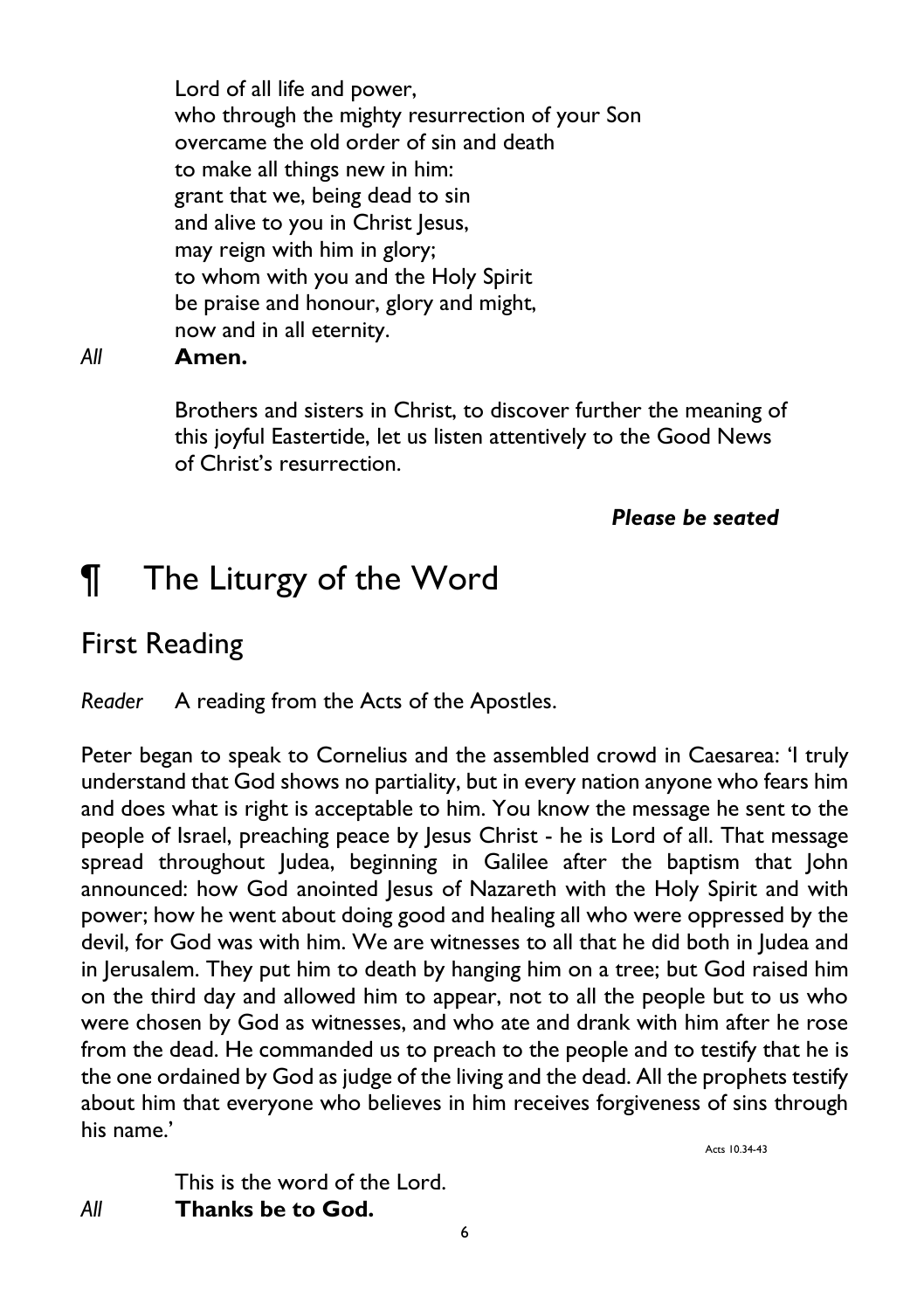### Hymn

*All* **The Day of Resurrection! Earth, tell it out abroad; The Passover of gladness, The Passover of God! From death to life eternal, From earth unto the sky, Our Christ hath brought us over With hymns of victory.**

> **Our hearts be pure from evil, That we may see aright The Lord in rays eternal Of resurrection-light; And, listening to his accents, May hear so calm and plain, His own 'All hail,' and, hearing, May raise the victor strain.**

**Now let the heavens be joyful, And earth her song begin, The round world keep high triumph, And all that is therein; Let all things seen and unseen Their notes of gladness blend, For Christ the Lord hath risen, Our joy that hath no end.**

Words: Greek, St John of Damascus c.750 Music: Ellacombe<br>*Trans* John Mason Neale (1816-1866) Mainz *Gesangbuch* 1833

### The Easter Gospel

**Acclamation** 



*Choir* I am the first and the last, says the Lord, and the living one; I was dead, and behold I am alive for evermore.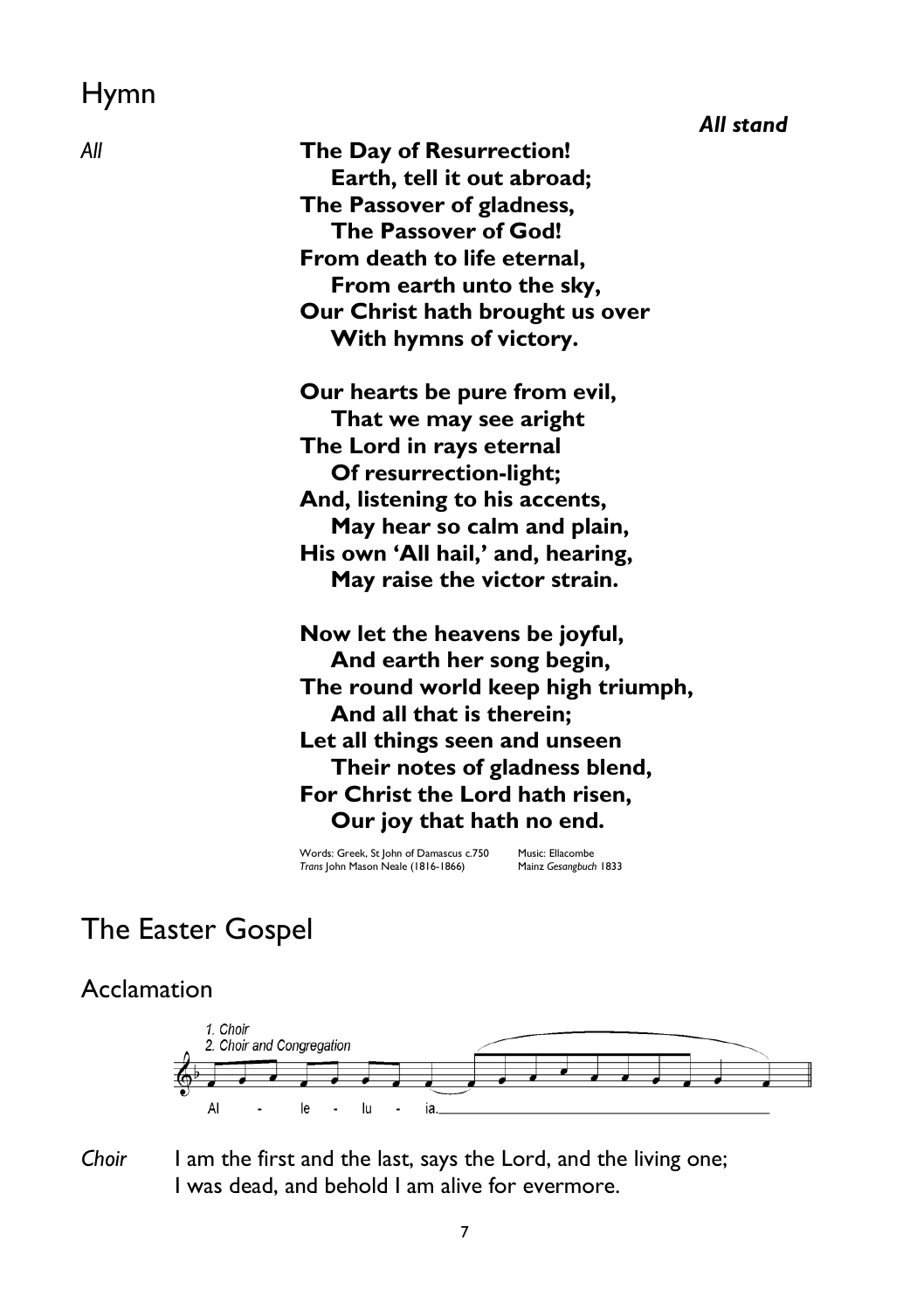#### The Lord be with you *All* **and also with you.**

Hear the Gospel of our Lord Jesus Christ according to John*.*



Early on the first day of the week, while it was still dark, Mary Magdalene came to the tomb and saw that the stone had been removed from the tomb. So she ran and went to Simon Peter and the other disciple, the one whom Jesus loved, and said to them, 'They have taken the Lord out of the tomb, and we do not know where they have laid him.' Then Peter and the other disciple set out and went toward the tomb. The two were running together, but the other disciple outran Peter and reached the tomb first. He bent down to look in and saw the linen wrappings lying there, but he did not go in. Then Simon Peter came, following him, and went into the tomb. He saw the linen wrappings lying there, and the cloth that had been on Jesus' head, not lying with the linen wrappings but rolled up in a place by itself. Then the other disciple, who reached the tomb first, also went in, and he saw and believed; for as yet they did not understand the scripture, that he must rise from the dead. Then the disciples returned to their homes.

But Mary stood weeping outside the tomb. As she wept, she bent over to look into the tomb; and she saw two angels in white, sitting where the body of Jesus had been lying, one at the head and the other at the feet. They said to her, 'Woman, why are you weeping?' She said to them, 'They have taken away my Lord, and I do not know where they have laid him.' When she had said this, she turned around and saw Jesus standing there, but she did not know that it was Jesus. Jesus said to her, 'Woman, why are you weeping? Whom are you looking for?' Supposing him to be the gardener, she said to him, 'Sir, if you have carried him away, tell me where you have laid him, and I will take him away.' Jesus said to her, "Mary!" She turned and said to him in Hebrew, 'Rabbouni!' (which means Teacher). Jesus said to her, 'Do not hold on to me, because I have not yet ascended to the Father. But go to my brothers and say to them, "I am ascending to my Father and your Father, to my God and your God."' Mary Magdalene went and announced to the disciples, 'I have seen the Lord'; and she told them that he had said these things to her.

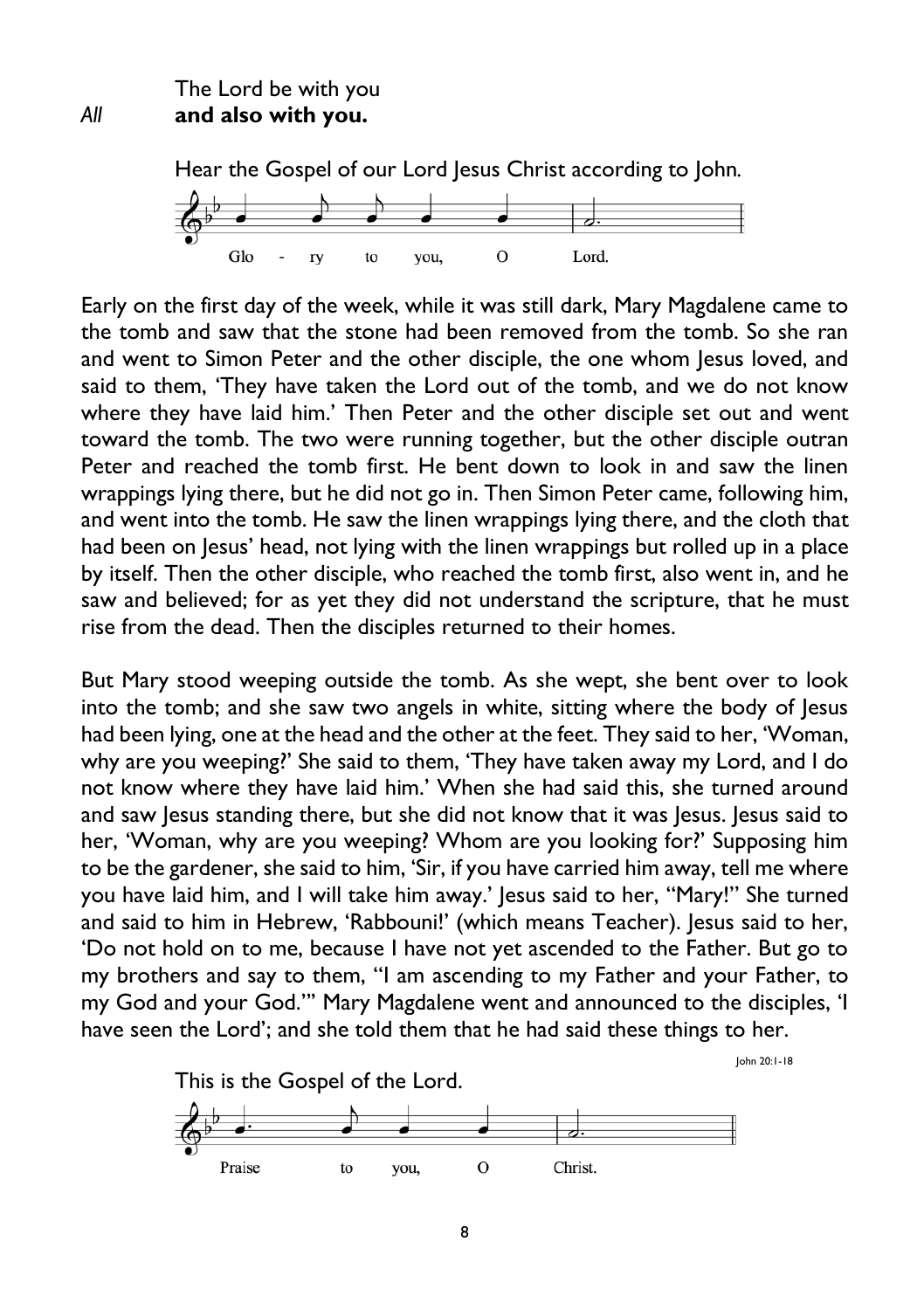### The Homily

*All sit*

*All stand*

*At the end there is a period for quiet reflection*

### ¶ The Renewal of Baptismal Vows

### Vidi Aquam

*The presiding priest is led in procession to the Baptistry*

*Choir I beheld water, which proceeded out of the temple, on the right side thereof, alleluia: and all they to whom that water came were healed every one: and they say, alleluia, alleluia.*

Latin, Ezekiel 47

My brothers and sisters, this is the day on which our Lord Jesus Christ passed from death to life, appearing to his friends, and opened their eyes to what the scriptures foretold. Throughout the world Christians rejoice in the awesome power of God. As we celebrate Christ's glorious resurrection, I invite you to reject Satan and all his works and to renew the promises made in baptism.

Therefore I ask:

Do you reject the devil and all rebellion against God? *All* **I reject them.**

Do you renounce the deceit and corruption of evil? *All* **I renounce them.**

Do you repent of the sins that separate us from God and neighbour? *All* **I repent of them.**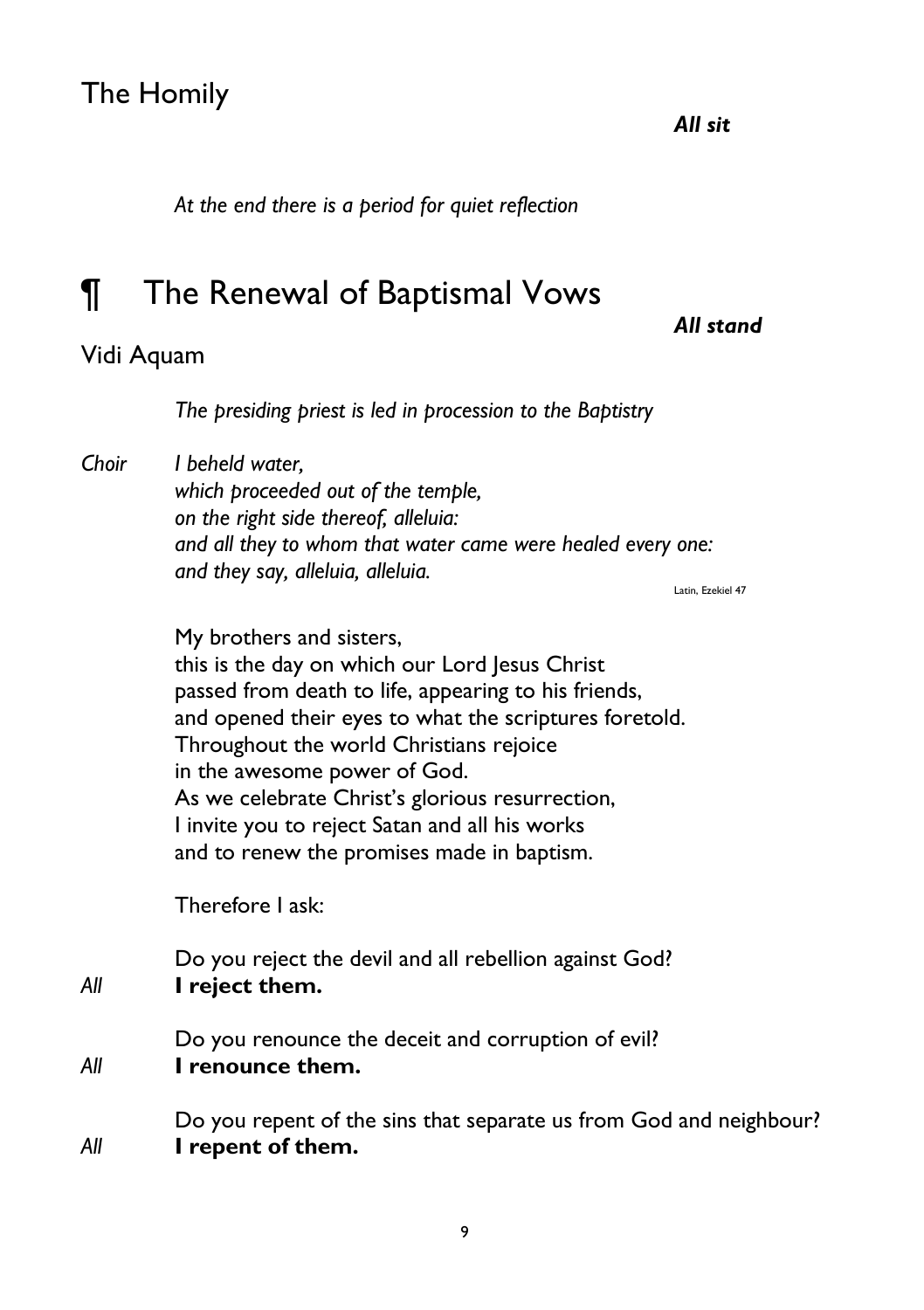| All | Do you turn to Christ as Saviour?<br>I turn to Christ.                                                                   |
|-----|--------------------------------------------------------------------------------------------------------------------------|
| All | Do you submit to Christ as Lord?<br>I submit to Christ.                                                                  |
| All | Do you come to Christ, the way, the truth and the life?<br>Lcome to Christ.                                              |
| All | May almighty God who has given you the desire to follow Christ<br>give you the strength to continue in the way.<br>Amen. |
|     |                                                                                                                          |

### The Apostles' Creed

Brothers and sisters, I ask you to profess the faith of the Church.

|     | Do you believe and trust in God the Father? |
|-----|---------------------------------------------|
| All | I believe in God, the Father almighty,      |
|     | creator of heaven and earth.                |

- Do you believe and trust in his Son Jesus Christ? *All* **I believe in Jesus Christ, his only Son, our Lord, who was conceived by the Holy Spirit, born of the Virgin Mary, suffered under Pontius Pilate, was crucified, died, and was buried; he descended to the dead. On the third day he rose again; he ascended into heaven, he is seated at the right hand of the Father, and he will come to judge the living and the dead.**
- Do you believe and trust in the Holy Spirit? *All* **I believe in the Holy Spirit, the holy catholic Church, the communion of saints, the forgiveness of sins, the resurrection of the body, and the life everlasting. Amen.**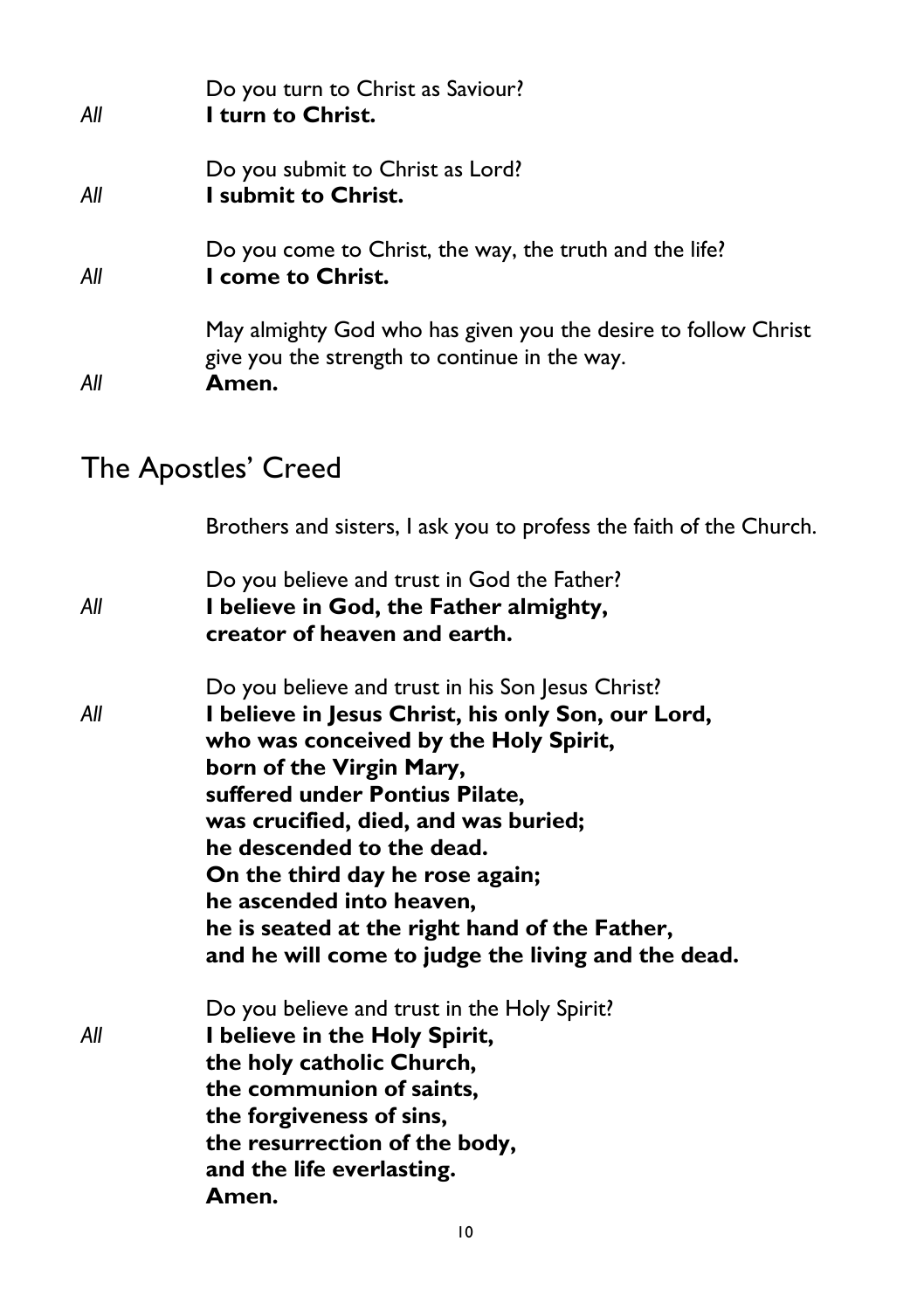### Sprinkling

O God most high, in the sacrifice of your risen Son you have made spring up fountains of living water; may this sprinkling revive in us the grace of baptism that we also may rise to the glory of new and eternal life. *All* **Father, cleanse and bless your people.**

> *The priest sprinkles the people with holy water as a reminder of baptism, and through which we share in the risen life of Christ*

### Water of Life



*Choir* All you who thirst, come to the waters; and you will never be thirsty again. *Refrain*

> As rain from heaven, so is God's word, it waters the earth and brings forth life. *Refrain*

Dying with Christ, so we shall rise with him, death shall no longer have power over us. *Refrain*

Turn to the Lord, cast off your wickedness, you will find peace in his infinite love. *Refrain*

*When the priest has returned to his chair …*

*All* **Almighty God, we thank you for our fellowship in the household of faith with all who have been baptized in your name. Keep us faithful to our baptism, and so make us ready for that day when the whole creation shall be made perfect in your Son, our Saviour Jesus Christ. Amen.**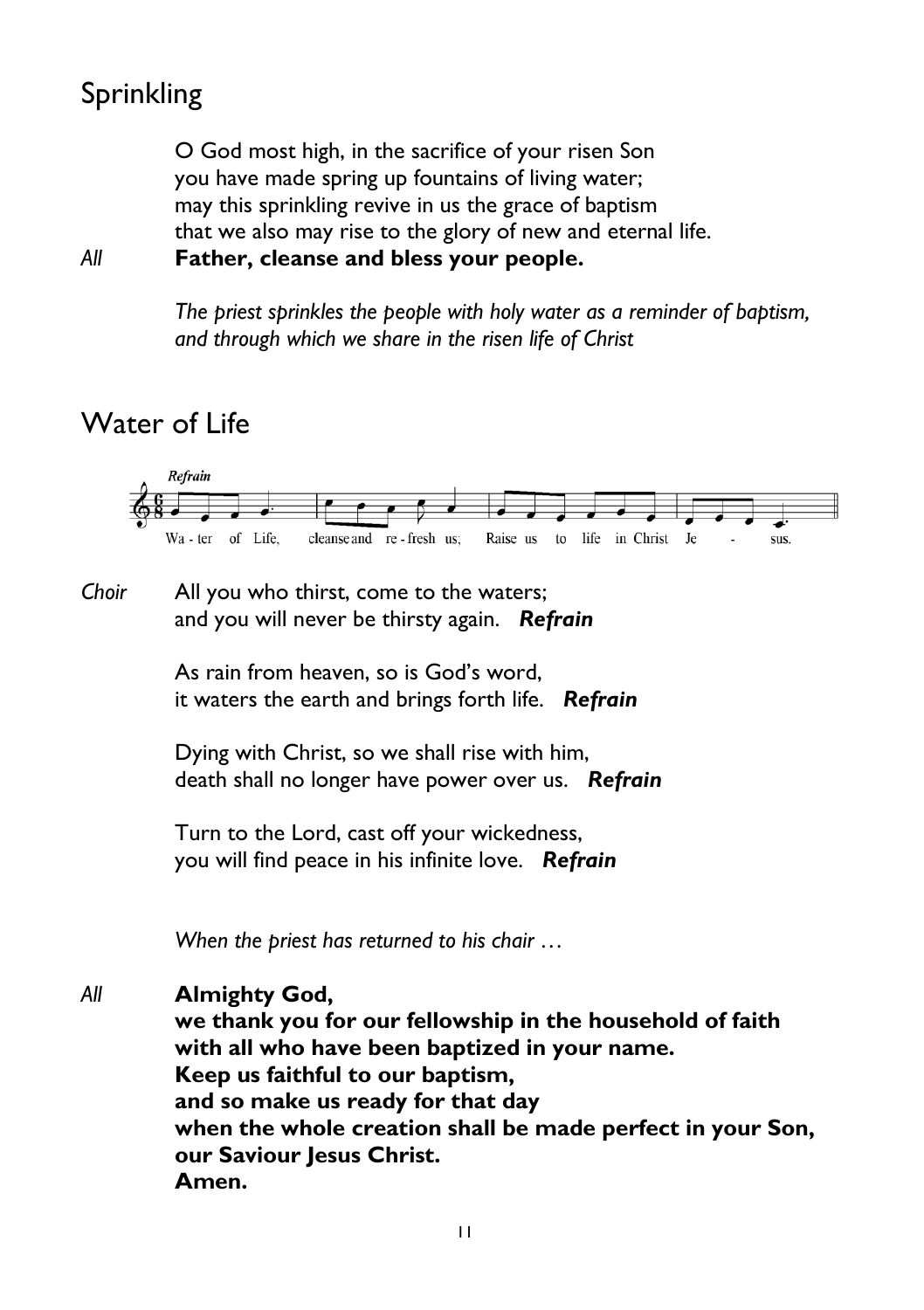|     | May Christ dwell in your hearts through faith, |
|-----|------------------------------------------------|
|     | that you may be rooted and grounded in love    |
|     | and bring forth the fruit of the Spirit.       |
| All | Amen.                                          |

### Prayers of the Faithful

| Priest                           | In joy and hope let us pray to the Father.                                                                                                       |
|----------------------------------|--------------------------------------------------------------------------------------------------------------------------------------------------|
|                                  | All sit or kneel                                                                                                                                 |
| <i><u><b>Intercessor</b></u></i> | That our risen Saviour may fill us with the joy<br>of his glorious and life-giving resurrection:<br>we pray to the Father.                       |
| Αll                              | Hear our prayer.                                                                                                                                 |
| Αll                              | That isolated and persecuted churches<br>may find fresh strength in the good news of Easter:<br>we pray to the Father.<br>Hear our prayer.       |
|                                  |                                                                                                                                                  |
| All                              | That God may grant us humility<br>to be subject to one another in Christian love:<br>we pray to the Father.<br>Hear our prayer.                  |
| Αll                              | That he may provide for those who lack food, work or shelter:<br>we pray to the Father.<br>Hear our prayer.                                      |
| Αll                              | That by his power war and famine may cease<br>through all the world:<br>we pray to the Father.<br>Hear our prayer.                               |
|                                  | That he may reveal the light of his presence to the sick,<br>the weak and the dying,<br>to comfort and strengthen them<br>we pray to the Father. |
| Αll                              | Hear our prayer.                                                                                                                                 |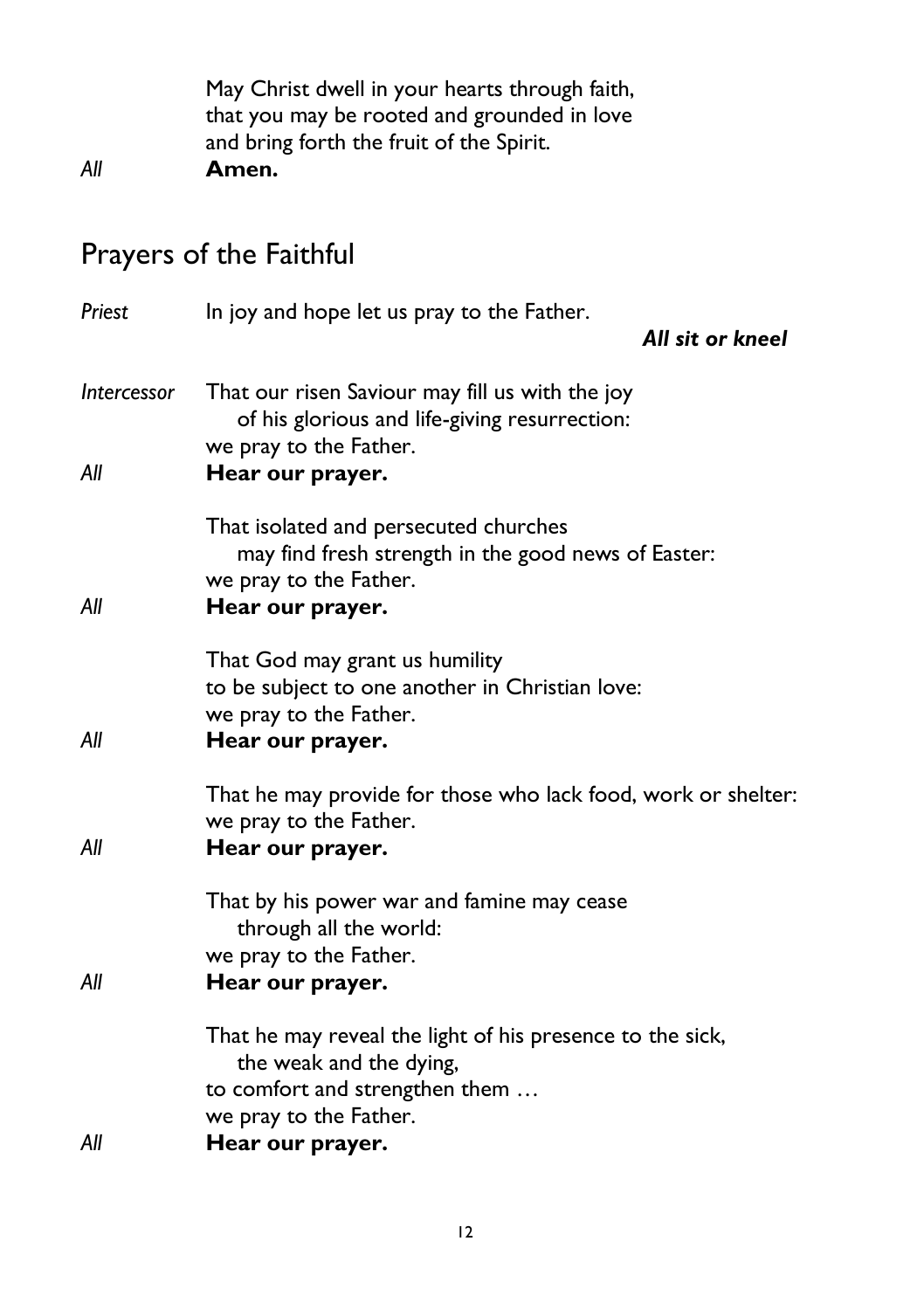| All    | That, according to his promises,<br>all who have died in the faith of the resurrection<br>may be raised on the last day<br>we pray to the Father.<br>Hear our prayer.                                                                                                 |
|--------|-----------------------------------------------------------------------------------------------------------------------------------------------------------------------------------------------------------------------------------------------------------------------|
| All    | That he may send the fire of the Holy Spirit upon his people,<br>so that we may bear faithful witness to his resurrection:<br>we pray to the Father.<br>Hear our prayer.                                                                                              |
| Priest | Heavenly Father,<br>you have delivered us from the power of darkness<br>and brought us into the kingdom of your Son:<br>grant that, as his death has recalled us to life,<br>so his continual presence in us may raise us to eternal joy;<br>through Christ our Lord. |
| All    | Amen.                                                                                                                                                                                                                                                                 |

### ¶ The Liturgy of the Sacrament

### Sign of Peace **All stand**

|     | The risen Christ came and stood among his disciples<br>and said, 'Peace be with you'.<br>Then were they glad when they saw the Lord. Alleluia. |
|-----|------------------------------------------------------------------------------------------------------------------------------------------------|
| All | Alleluia. The peace of the Lord be always with you<br>and also with you. Alleluia.                                                             |

As you feel able, let us offer one another a sign of Christ's peace.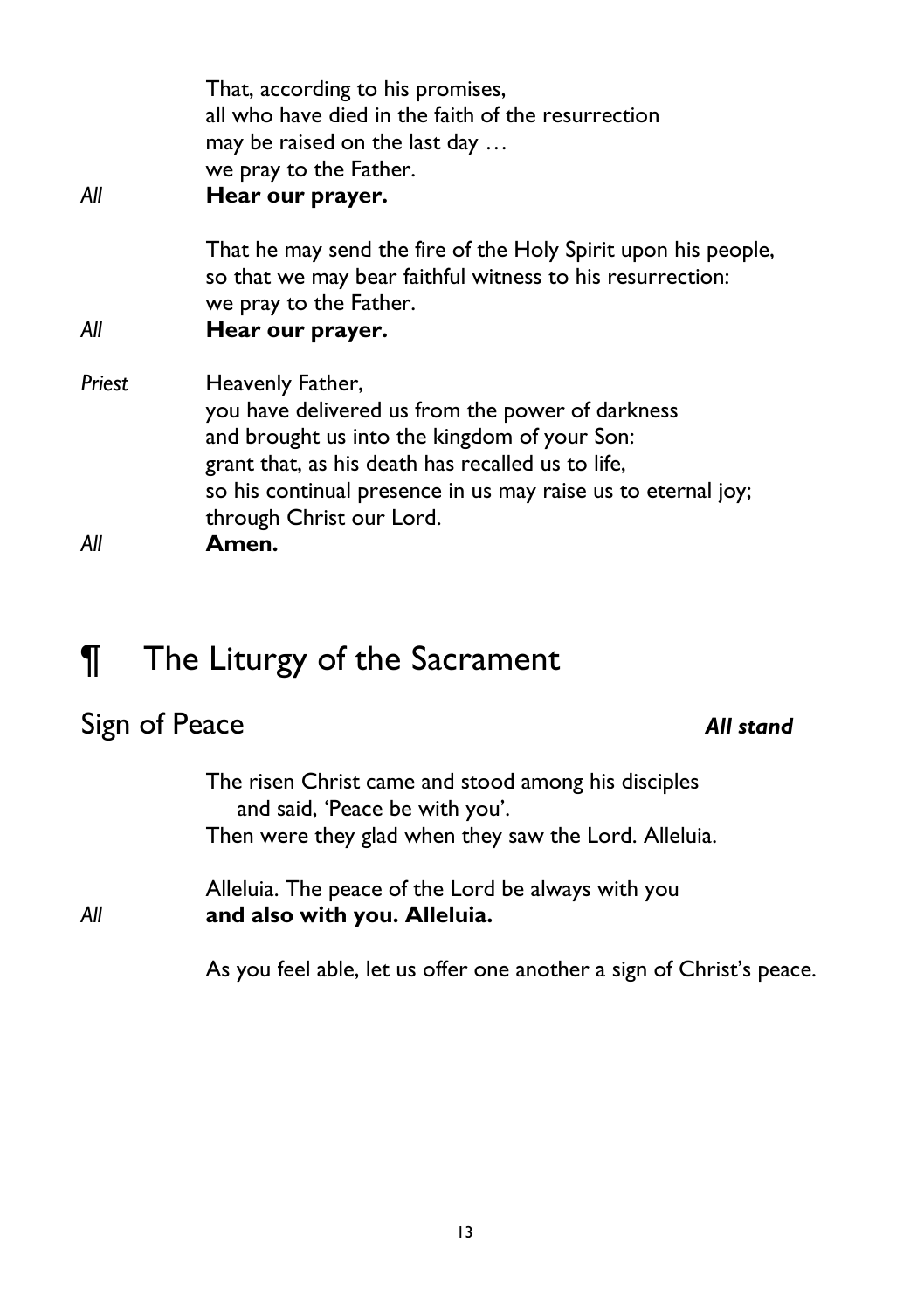### Hymn

*(As a precautionary measure, no collection will be taken during the service. A monetary offering may be made at the end of the service)*

*All* **At the Lamb's high feast we sing Praise to our victorious King: Who hath washed us in the tide Flowing from his piercèd side; Praise we him whose love divine Gives his guests his blood for wine, Gives his body for the feast, Love the Victim, Love the Priest.**

> **Where the Paschal blood is poured, Death's dark angel sheathes his sword; Israel's hosts triumphant go Through the wave that drowns the foe. Christ, the Lamb whose blood was shed, Paschal victim, Paschal bread! With sincerity and love Eat we Manna from above.**

**Mighty Victim from on high, Powers of hell beneath thee lie; Death is broken in the fight, Thou has brought us life and light. Now thy banner thou dost wave, Conquering Satan and the grave. See the prince of darkness quelled; Heaven's bright gates are open held.**

**Paschal triumph, Paschal joy, Only sin can this destroy; From sin's death do thou set free, Souls re-born, dear Lord, in thee. Hymns of glory, songs of praise, Father, unto thee we raise; Risen Lord, all praise to thee, Ever with the Spirit be.**

Words: Ad regias Agni dapes Music: Salzburg<br>Anonymous Latin, Trans Robert Campbell (1814-1868) Melody from J Hinze (1622-1702) Anonymous Latin, *Trans* Robert Campbell (1814-1868)

Harmony by J S Bach (1685-1750)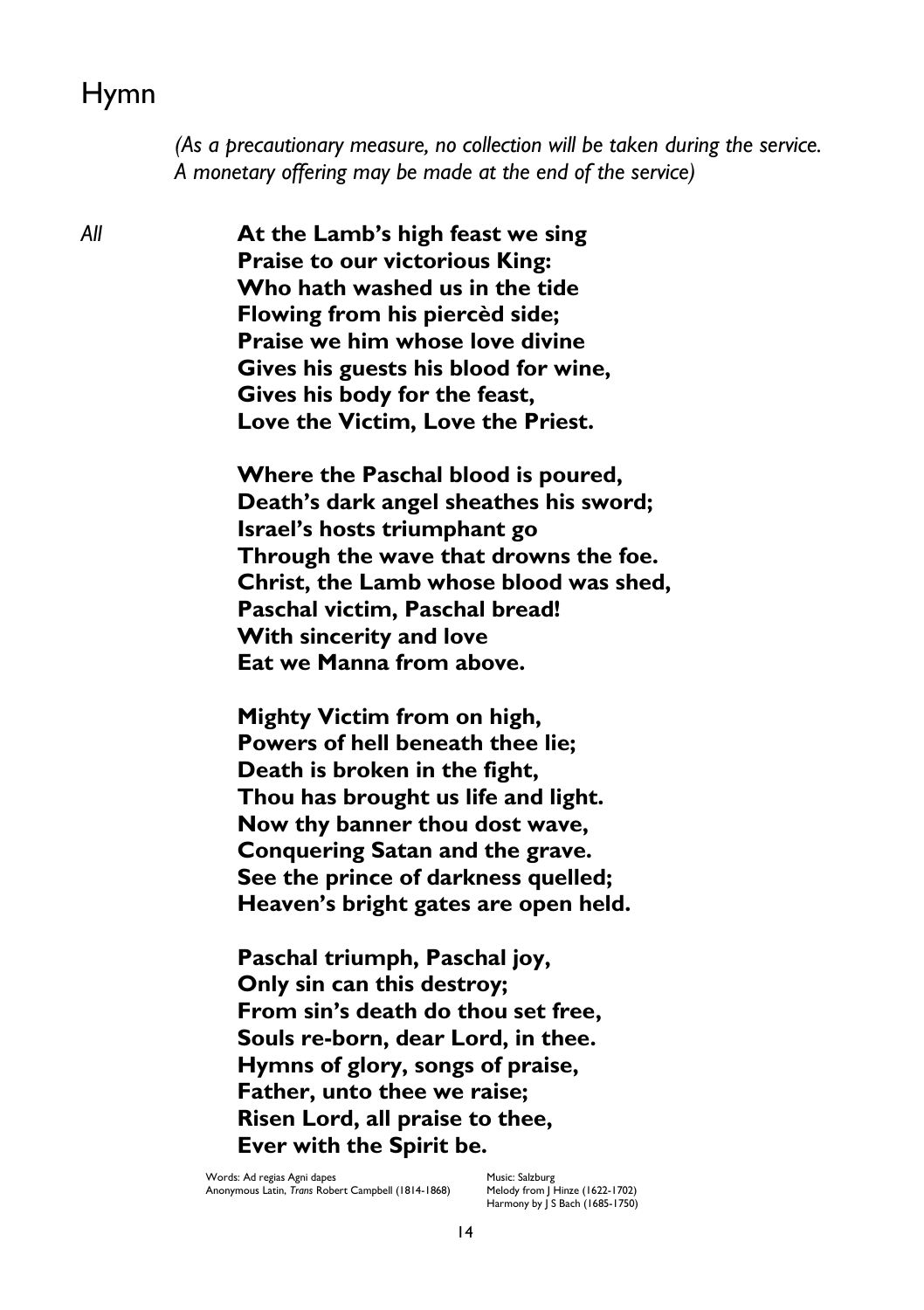### Invitation to Prayer

Pray, my brothers and sisters, that our sacrifice may be acceptable to God, the almighty Father.

*All* **May the Lord accept the sacrifice at your hands for the praise and glory of his name, for our good, and the good of all his Church.**

### Prayer over the Gifts

Lord, with Easter joy we offer you the sacrifice by which your Church is reborn and nourished through Christ our Lord.

*All* **Amen.**

### The Eucharistic Prayer

The Lord be with you

*All* **and also with you.**

Lift up your hearts.

*All* **We lift them to the Lord.**

Let us give thanks to the Lord our God.

### *All* **It is right to give thanks and praise.**

It is indeed right and just, our duty and our joy, always and everywhere to give you thanks, almighty and eternal Father, and in these days of Easter to celebrate with joyful hearts the memory of your wonderful works. For by the mystery of his passion Jesus Christ, your risen Son, has conquered the powers of death and hell and restored in men and women the image of your glory. He has placed them once more in paradise and opened to them the gate of life eternal.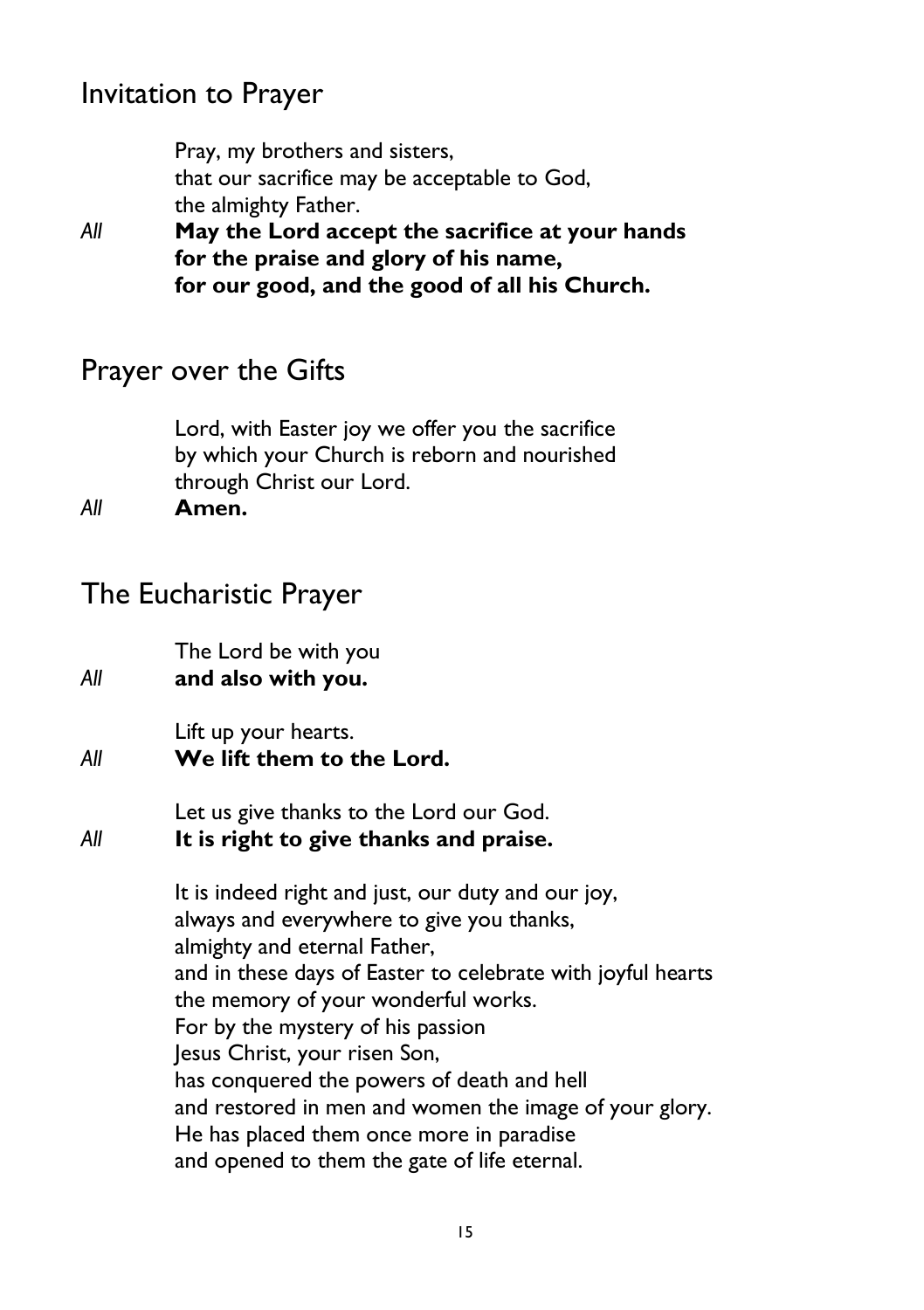And so, in the joy of this Passover, earth and heaven resound with gladness, while angels and archangels and the powers of all creation sing for ever the hymn of your glory:

*Choir* Sanctus, sanctus, sanctus, *Holy, holy, holy,* Dominus Deus Sabaoth. *Lord God of power and might.* Osanna in excelsis. *Hosanna in the highest.*

Pleni sunt caeli et terra gloria tua. *heaven and earth are full of your glory.*

Benedictus qui venit *Blessed is he who comes*

in nominee Domine. *in the name of the Lord.* Osanna in excelsis *Hosanna in the highest.*

Lord, you are holy indeed, the source of all holiness; grant that by the power of your Holy Spirit, and according to your holy will, these gifts of bread and wine may be to us the body and blood of our Lord Jesus Christ;

who, in the same night that he was betrayed, took bread and gave you thanks; he broke it and gave it to his disciples, saying:

Take, eat; this is my body which is given for you; do this in remembrance of me.

In the same way, after supper he took the cup and gave you thanks; he gave it to them, saying:

Drink this, all of you; this is my blood of the new covenant, which is shed for you and for many for the forgiveness of sins. Do this, as often as you drink it, in remembrance of me.

Great is the mystery of faith:

*All*

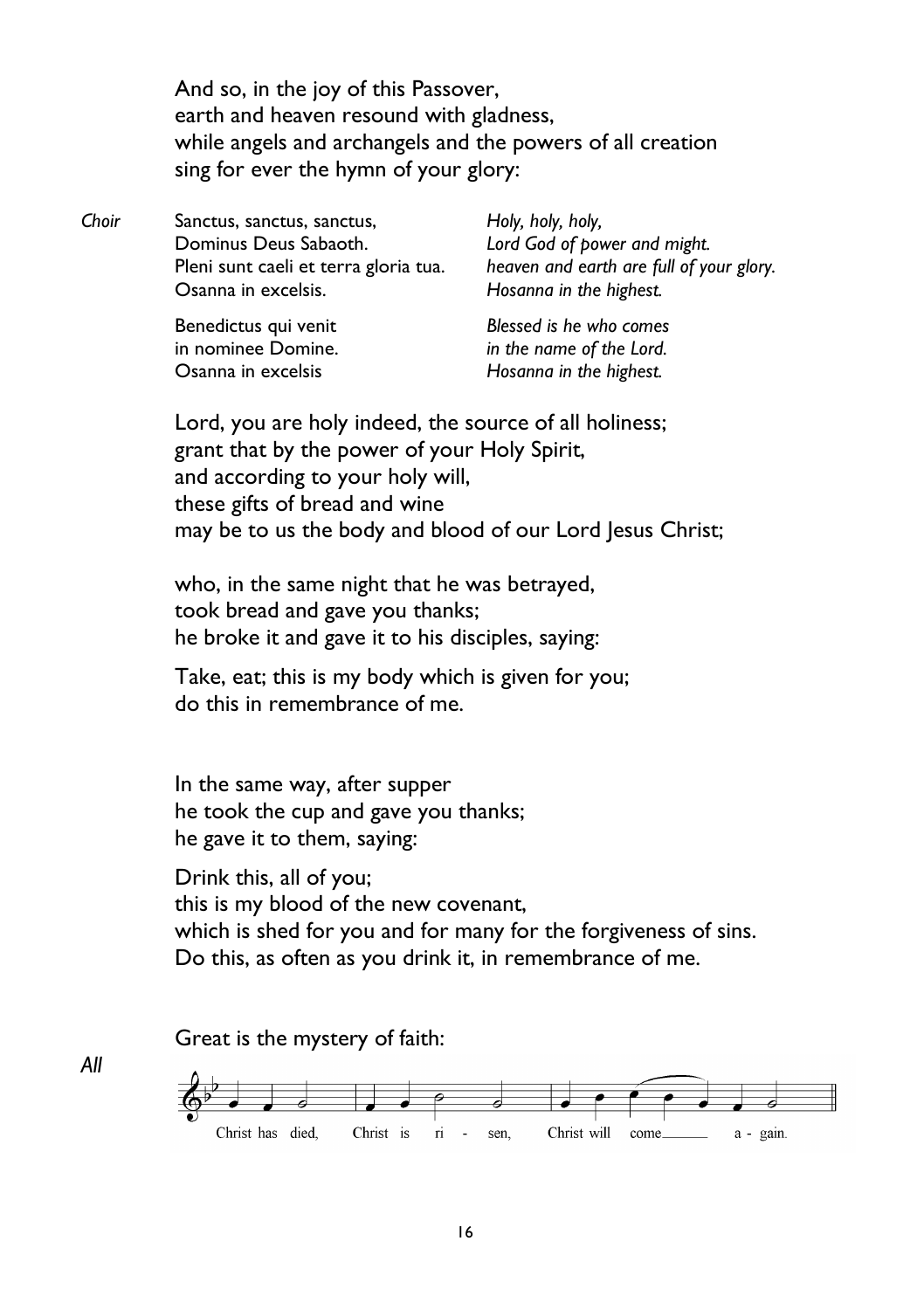And so, Father, calling to mind his death on the cross, his perfect sacrifice made once for the sins of the whole world, rejoicing in his mighty resurrection and glorious ascension, and looking for his coming in glory, we celebrate this memorial of our redemption. As we offer you this our sacrifice of praise and thanksgiving, we bring before you this bread and this cup and we thank you for counting us worthy to stand in your presence and serve you.

Send the Holy Spirit on your people and gather into one in your kingdom all who share this one bread and one cup, so that we, in the company Mary, the Virgin Mother of God, St Matthew, and all the saints, may praise and glorify you for ever, through Jesus Christ our Lord;

by whom, and with whom, and in whom, in the unity of the Holy Spirit, all honour and glory be yours, almighty Father, for ever and ever.

*All*



*The Blessed Sacrament is elevated. Bells are rung.*

#### *Please sit or kneel*

### The Lord's Prayer

Rejoicing in God's new creation, let us pray with confidence as our Saviour has taught us: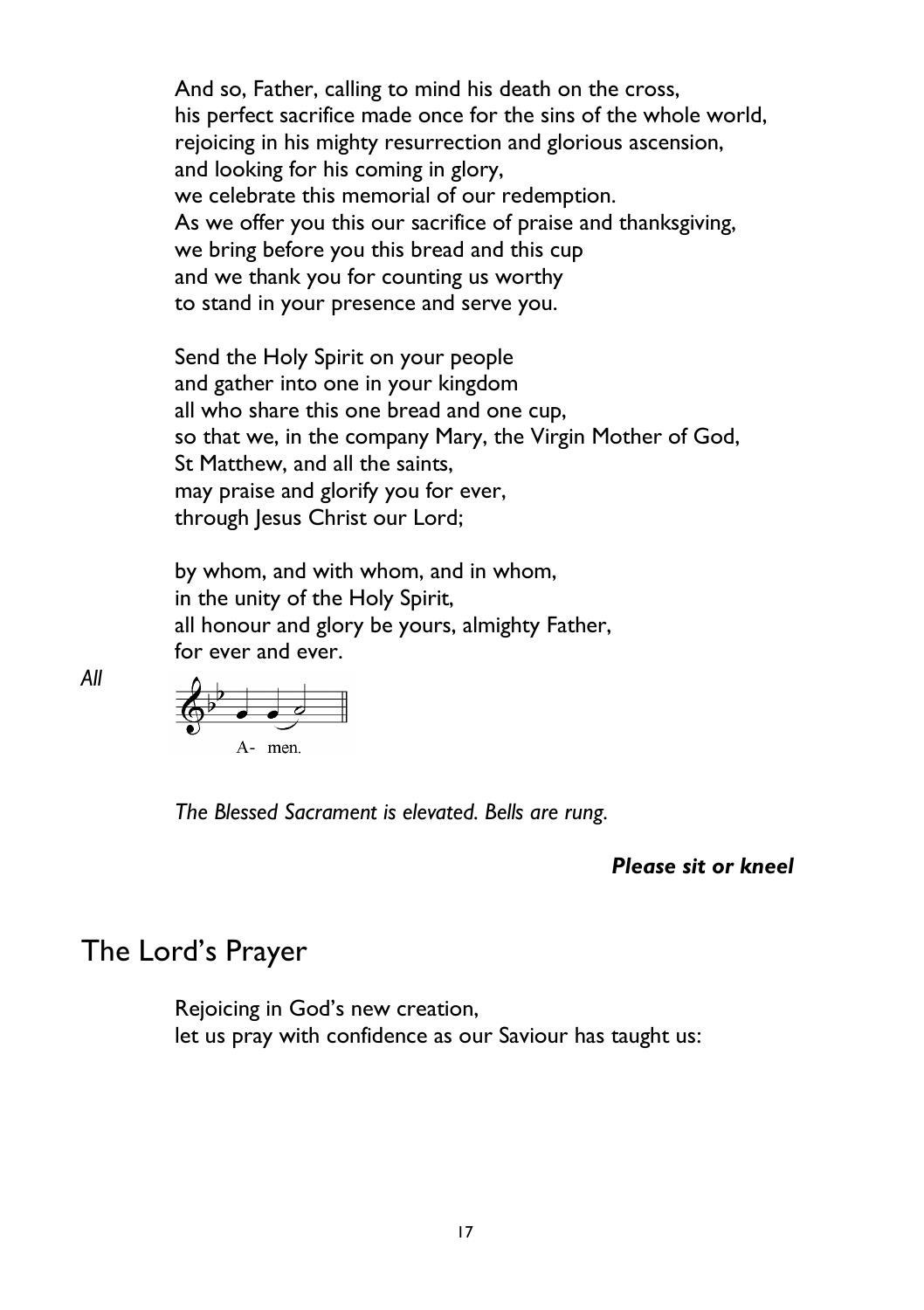*All* **Our Father, who art in heaven, hallowed be thy name; thy kingdom come; thy will be done; on earth as it is in heaven. Give us this day our daily bread. And forgive us our trespasses, as we forgive those who trespass against us. And lead us not into temptation; but deliver us from evil.**

> **For thine is the kingdom, the power, and the glory, for ever and ever. Amen.**

### Breaking of the Bread

Jesus says, I am the bread of life, whoever eats this bread will live for ever.

*All* **Lord, our hearts hunger for you; give us this bread always.**

### Invitation to Communion

Alleluia. Christ our Passover is sacrificed for us. *All* **Therefore let us keep the feast. Alleluia.**

*The clergy receive Holy Communion*

### Giving of Communion

Christ has become our paschal sacrifice; let us feast with the unleavened bread of sincerity and truth, alleluia.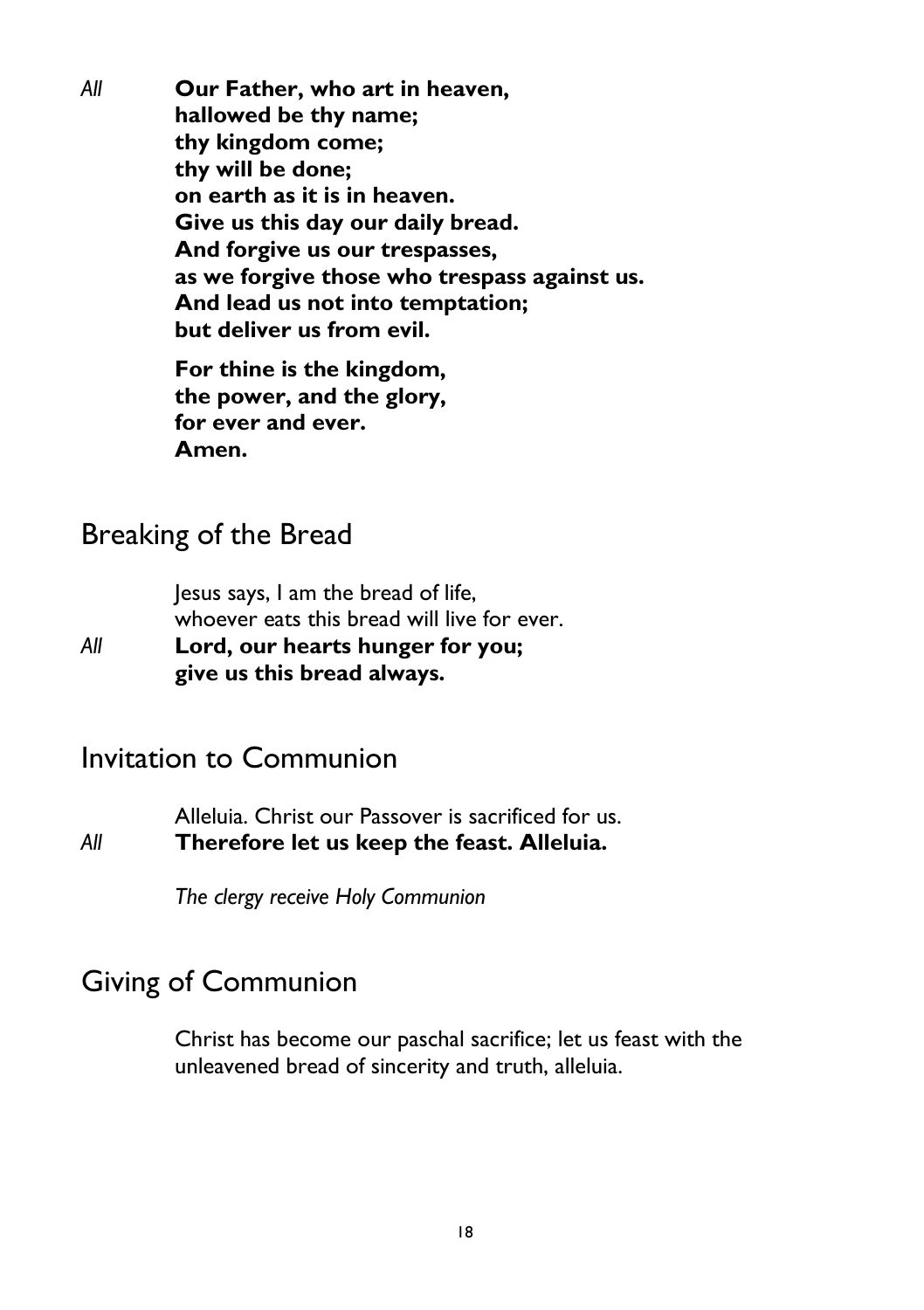*Baptized persons who are communicant members of other Churches are warmly invited to receive Holy Communion, as shown below.*

*Alternatively, if you wish to receive a blessing, please bring this booklet with you.* 



### Spiritual Communion – *for those at home*

### Act of Reception

*All* In union, blessed Jesus, with the faithful gathered at every altar of your Church where your blessed Body and Blood are offered this day,

*(and remembering particularly my own parish …)* 

I long to offer you praise and thanksgiving, for creation and all the blessings of this life, for the redemption won for us by your life, death, and resurrection, for the means of grace and the hope of glory.

*(and particularly for the blessings given me …)*

I believe that you are truly present in the Holy Sacrament, and, since I cannot at this time receive communion, I pray you to come into my heart. I unite myself with you and embrace you with all my heart, my soul, and my mind. Let nothing separate me from you; let me serve you in this life until, by your grace, I come to your glorious kingdom and unending peace. Amen.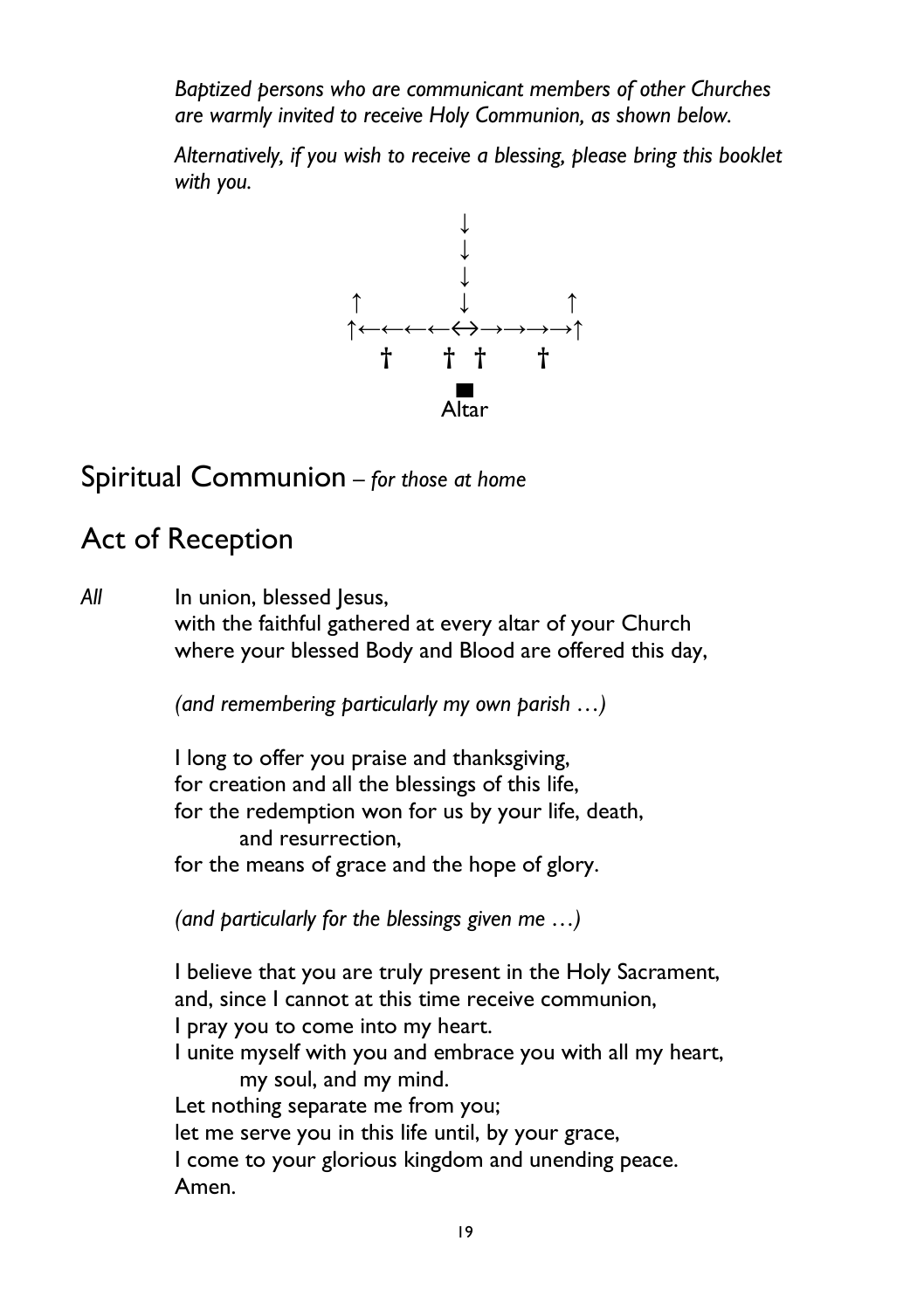### Agnus Dei

*Choir* Agnus Dei, qui tollis peccata mundi, *Lamb of God, you take away the sin of the world,* miserere nobis. *have mercy on us.* Agnus Dei, qui tollis peccata mundi, *Lamb of God, you take away the sin of the world,* miserere nobis. *have mercy on us.* Agnus Dei, qui tollis peccata mundi, *Lamb of God, you take away the sin of the world,* dona nobis pacem. *grant us peace.*

*For private reflection before receiving Holy Communion:*

THOU ART RISEN, O LORD! Let the quiet Altar dazzle with light; let us haste to thy Presence, wondering, incredulous joy; and partake of thy Risen Life.

### Motet

*Choir* This Joyful Eastertide *Charles Wood (1866-1926)*

*After receiving Holy Communion:*

THOU ART RISEN, MY LORD AND MY GOD! Rise up, my heart, give thanks, rejoice! And do thou, O Lord, deign to enter it despite the shut doors. Shew me thy hands and thy side, that it is thou thyself. Send me about thy business, servant of the living King, the King of kings, and hide my life in thine for ever and ever.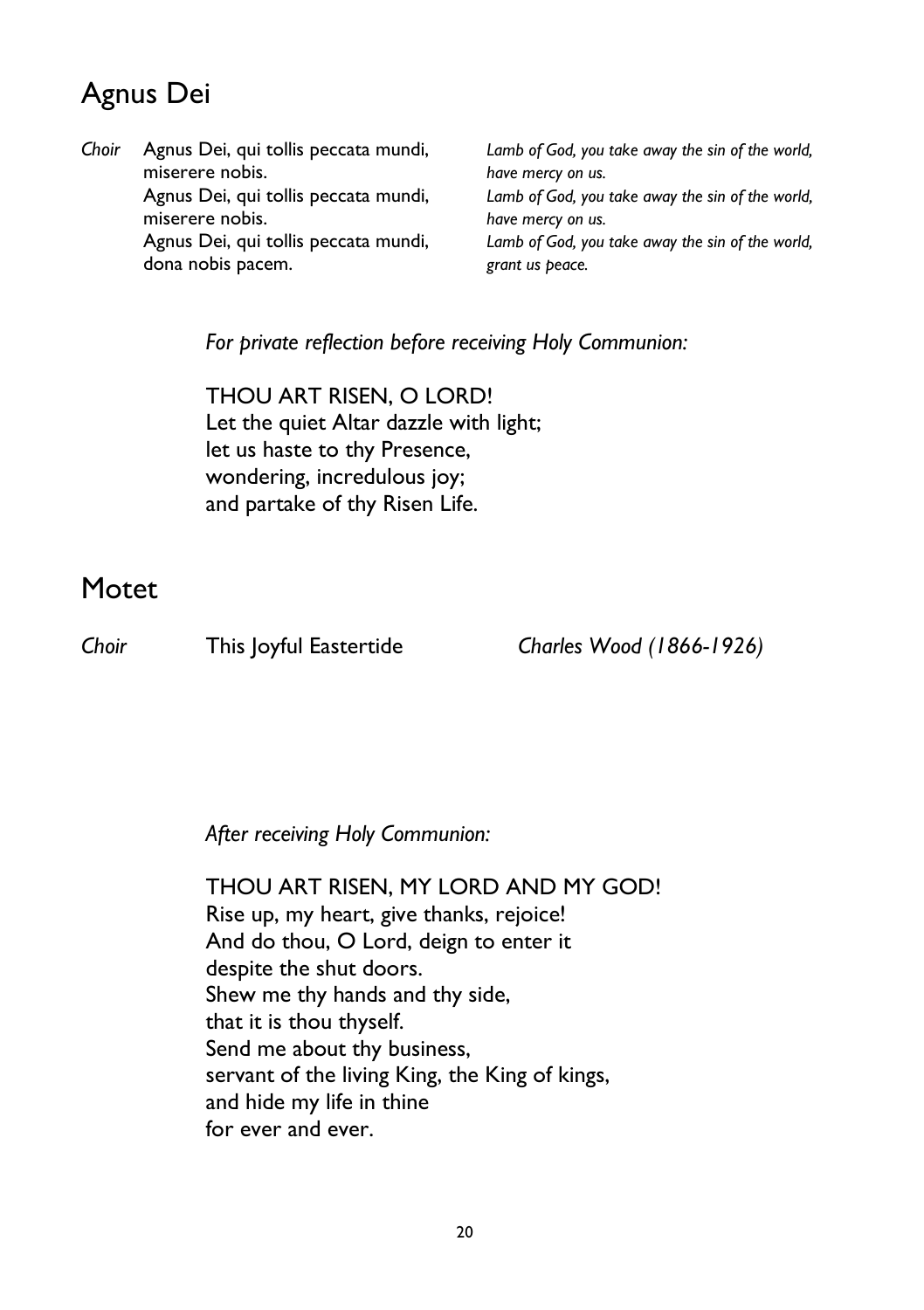### Prayer after Communion

|     | There may be a period of silence for private prayer and thanksgiving             |           |  |
|-----|----------------------------------------------------------------------------------|-----------|--|
|     | Let us pray:                                                                     | All stand |  |
|     | God of Life,                                                                     |           |  |
|     | who for our redemption gave your only-begotten Son<br>to the death of the cross. |           |  |
|     | and by his glorious resurrection                                                 |           |  |
|     | have delivered us from the power of our enemy:                                   |           |  |
|     | grant us so to die daily to sin,                                                 |           |  |
|     | that we may evermore live with him                                               |           |  |
|     | in the joy of his risen life;                                                    |           |  |
|     | through Jesus Christ our Lord.                                                   |           |  |
| All | Amen.                                                                            |           |  |
|     |                                                                                  |           |  |

### Hymn

*All* **Thine be the glory, risen, conquering Son, Endless is the victory thou o'er death hast won; Angels in bright raiment rolled the stone away, Kept the folded grave-clothes where thy body lay:** *Thine be the glory, risen, conquering Son, Endless is the vict'ry, thou o'er death hast won.*

> **Lo, Jesus meets us, risen from the tomb; Lovingly he greets us, scatters fear and gloom; Let the Church with gladness hymns of triumph sing, For her Lord now liveth, death hath lost its sting:**

**No more we doubt thee, glorious Prince of Life; Life is nought without thee: aid us in our strife, Make us more than conquerors through thy deathless love; Bring us safe through Jordan to thy home above:**

Words: French, Edmund Budry (1854-1932)<br>Trans Richard Hoyle (1875-1939) Muisc: Maccabaeus George Frederick I

*Trans* Richard Hoyle (1875-1939) George Frederick Handel (1685-1759)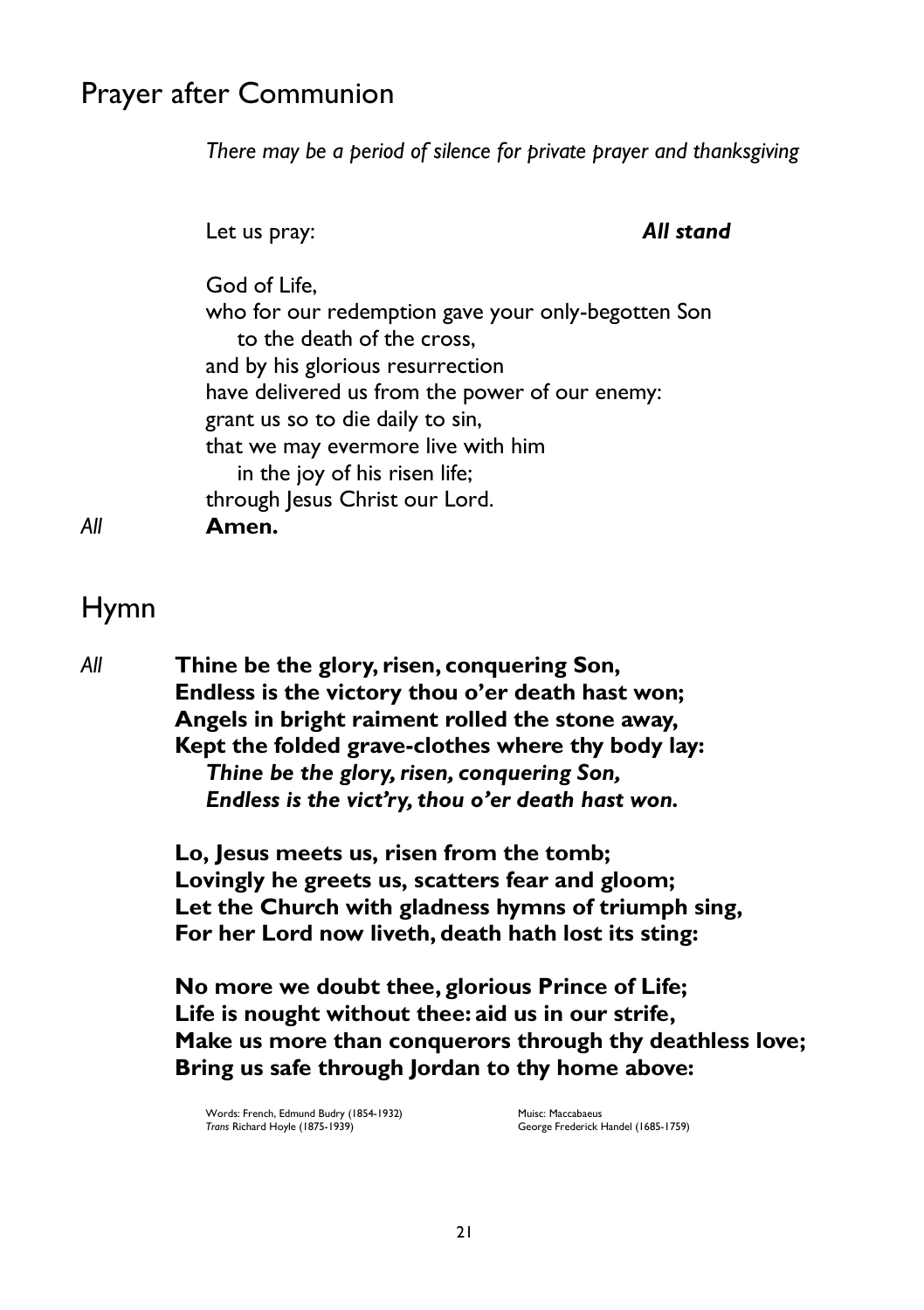### ¶ Sending Out

The Lord be with you *All* **and also with you.**

### Solemn Blessing

| All | God the Father,<br>by whose love Christ was raised from the dead,<br>open to you who believe the gates of everlasting life.<br>Amen.          |
|-----|-----------------------------------------------------------------------------------------------------------------------------------------------|
| All | God the Son.<br>who in bursting the grave has won a glorious victory,<br>give you joy as you share the Easter faith.<br>Amen.                 |
| All | God the Holy Spirit,<br>whom the risen Lord breathed into his disciples,<br>empower you and fill you with Christ's peace.<br>Amen.            |
| All | And the blessing of God almighty,<br>the Father, the Son $\dagger$ , and the Holy Spirit,<br>be upon you and remain with you always.<br>Amen. |

### Sung Dismissal

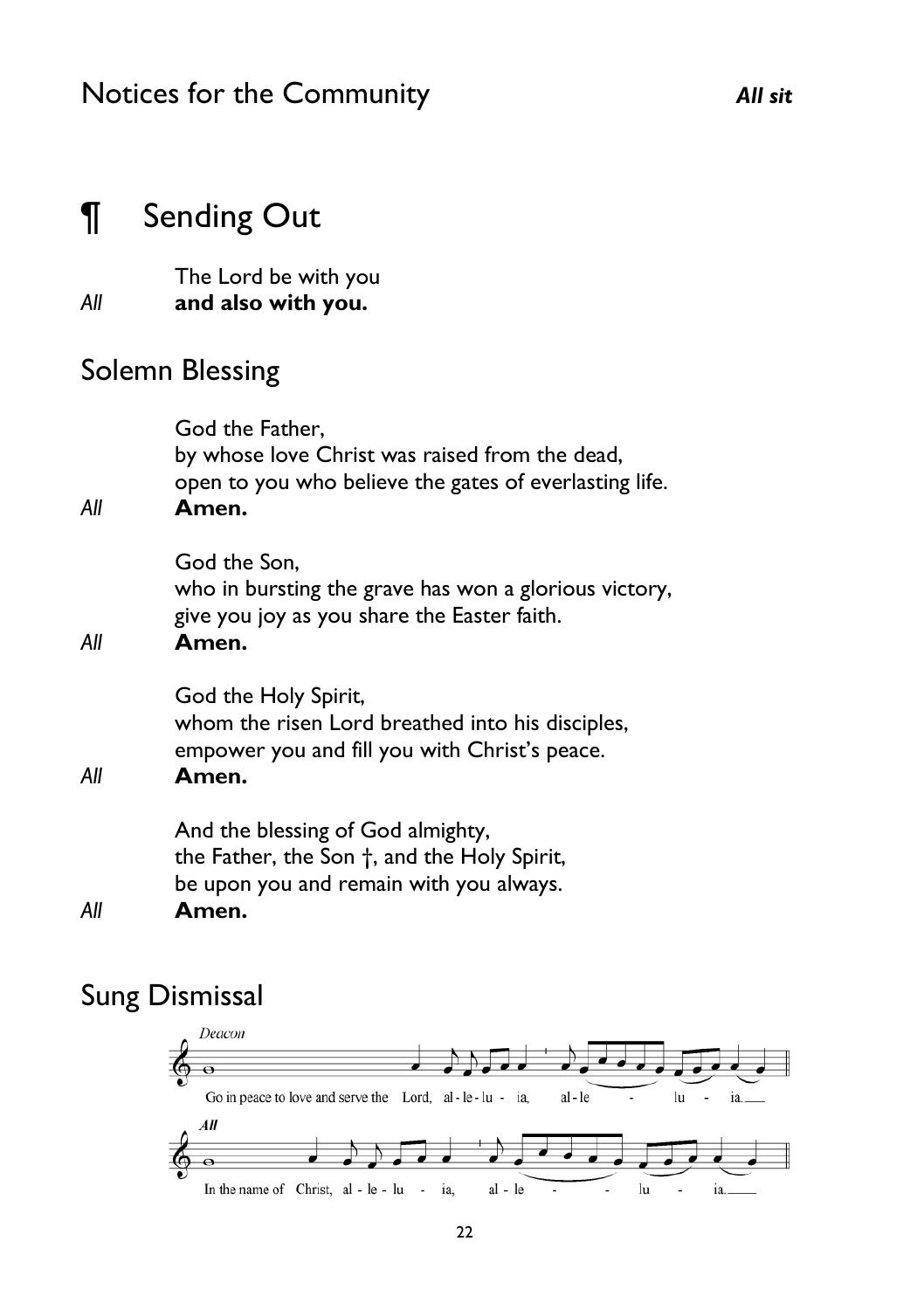### Regina Caeli

*All* **Joy to thee, O Queen of heaven, alleluia** *(9 rings)* **He whom thou wast meet to bear, alleluia As he promised, hath arisen, alleluia Pour for us to God thy prayer, alleluia.** Rejoice and be glad, O Virgin Mary, alleluia *All* **for the Lord is risen indeed, alleluia.** God of life, you have given joy to the world *(9 rings)* by the resurrection of your Son, our Lord Jesus Christ. Through the prayers of his mother, the Virgin Mary, bring us to the happiness eternal life; we ask this through Christ our Lord. *All* **Amen.** Music: Easter Hymn

### Organ Voluntary

Choral-Improvisation sur Victimæ Pascali

 *Charles Tournemire (1870-1939)*

*The procession departs*

*Those leaving immediately are asked to be aware of those who wish to listen to the organ voluntary.*

*Refreshments are served in church after Mass, please do join us.*

*If you are a newcomer to the parish or area please introduce yourself to one of the clergy or speak to a member of our Welcome Team.*